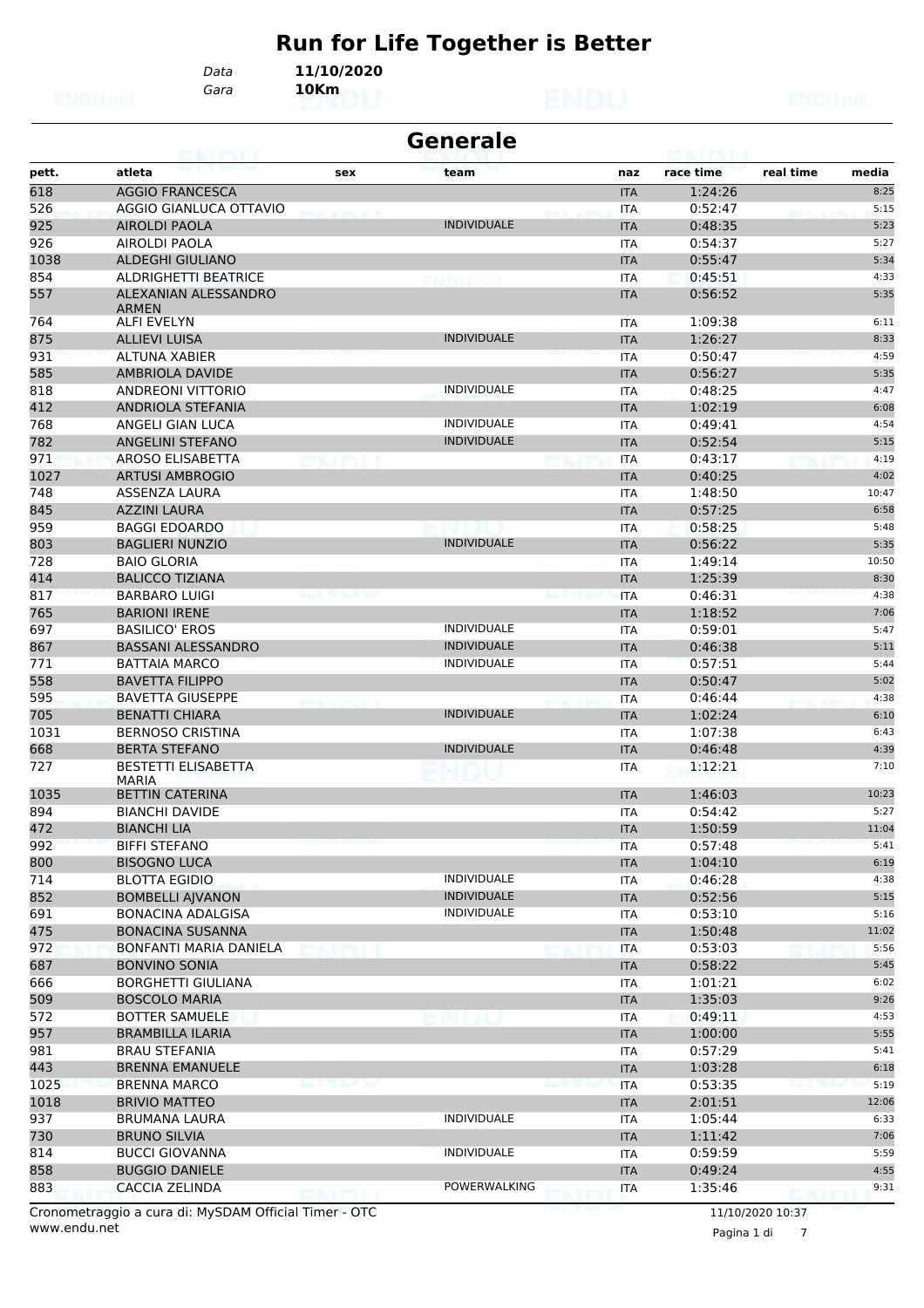| pett. | atleta                                     | sex               | team               | naz        | race time | real time | media |
|-------|--------------------------------------------|-------------------|--------------------|------------|-----------|-----------|-------|
| 834   | <b>CAFARELLI SALVATORE</b>                 |                   |                    | <b>ITA</b> | 0:59:34   |           | 5:54  |
| 947   | CAGNOLA ANGELO                             |                   |                    | <b>ITA</b> | 0:48:34   |           | 4:50  |
| 554   | <b>CAMPOSTORI SABINA</b>                   |                   |                    | <b>ITA</b> | 0:48:30   |           | 4:47  |
| 1014  | <b>CANEVARI GIULIO</b>                     |                   | evity i            | <b>ITA</b> | 0:49:56   |           | 5:37  |
| 718   | <b>CANNAS MARISTELLA</b>                   |                   |                    | <b>ITA</b> | 0:58:55   |           | 5:48  |
| 831   | <b>CANZI RAFFAELE</b>                      |                   |                    | <b>ITA</b> | 0:56:16   |           | 5:36  |
| 1017  | <b>CAPELO DIANA</b>                        |                   |                    | <b>ECU</b> | 1:18:51   |           | 7:48  |
| 889   | <b>CAPPÉ ORNELLA</b>                       |                   | POWERWALKING       | <b>ITA</b> | 1:33:04   |           | 9:14  |
| 966   | <b>CAPPELLI UMBERTO</b>                    |                   | <b>INDIVIDUALE</b> | <b>ITA</b> | 0:40:33   |           | 4:00  |
| 534   | <b>CARDILLO EMANUELA</b><br>ALESSANDRA     |                   |                    | <b>ITA</b> | 0:58:51   |           | 5:49  |
| 731   | <b>CARDILLO ROBERTO</b>                    |                   |                    | <b>ITA</b> | 1:11:31   |           | 7:05  |
| 847   | CARDOSO LOPES DONZILIA                     |                   |                    | <b>POR</b> | 0:46:52   |           | 5:12  |
| 997   | <b>CARRARA VERONICA</b>                    |                   |                    | <b>ITA</b> | 1:00:28   |           | 6:00  |
| 726   | <b>CARUSO ALESSANDRO</b>                   | <b>PEACEPROLE</b> |                    | <b>ITA</b> | 0:43:54   |           | 4:17  |
| 819   | <b>CASIRAGHI MARTA</b>                     |                   | <b>INDIVIDUALE</b> | <b>ITA</b> | 0:50:16   |           | 5:44  |
| 917   | <b>CASIRAGHI MONICA</b>                    |                   |                    | <b>ITA</b> | 1:46:47   |           | 10:35 |
| 760   | CASSAMAGNAGO SERGIO                        |                   | <b>INDIVIDUALE</b> | <b>ITA</b> | 1:02:47   |           | 6:15  |
| 425   | CASTELNOVO MAIKOL                          |                   |                    | <b>ITA</b> | 1:00:17   |           | 5:57  |
| 974   | CASTILLO DE LOPEZ DOIIS<br><b>VERONICA</b> |                   |                    | <b>ITA</b> | 1:01:29   |           | 6:07  |
| 750   | CASTOLDI PAOLO                             |                   | <b>INDIVIDUALE</b> | <b>ITA</b> | 0:53:02   |           | 5:12  |
| 478   | CATALANO MATTEO                            |                   |                    | <b>ITA</b> | 0:57:07   |           | 5:39  |
| 929   | CAVALERA FRANCESCA                         |                   |                    | <b>ITA</b> | 0:57:45   |           | 5:43  |
| 711   | <b>CECERE EVELINA</b>                      |                   |                    | <b>ITA</b> | 1:09:43   |           | 6:52  |
| 417   | <b>CECERE VERONICA</b>                     |                   |                    | <b>ITA</b> | 0:48:44   |           | 4:46  |
| 415   | <b>CERAMI ALESSANDRA</b>                   |                   |                    | <b>ITA</b> | 1:26:06   |           | 8:33  |
| 435   | <b>CERIANI FRANCESCA</b>                   |                   |                    | <b>ITA</b> | 1:02:46   |           | 6:12  |
| 1030  | <b>CERIANI MARINA</b>                      |                   | <b>INDIVIDUALE</b> | <b>ITA</b> | 0:48:12   |           | 5:48  |
| 584   | <b>CERIZZA MARIA TERESA</b>                |                   |                    | <b>ITA</b> | 1:04:29   |           | 6:23  |
| 906   | <b>CERUTI DAVIDE</b>                       |                   | <b>INDIVIDUALE</b> | <b>ITA</b> | 0:54:27   |           | 5:25  |
| 856   | <b>CERVELLI CRISTINA</b>                   |                   | <b>INDIVIDUALE</b> | <b>ITA</b> | 0:57:12   |           | 6:26  |
| 784   | <b>CESANA MARCO</b>                        |                   | <b>INDIVIDUALE</b> | <b>ITA</b> | 0:53:43   |           | 5:20  |
| 708   | <b>CESATI RICCARDO</b>                     |                   | <b>INDIVIDUALE</b> | <b>ITA</b> | 1:09:48   |           | 6:54  |
| 632   | <b>CHECOLA TERESA</b>                      |                   |                    | <b>ITA</b> | 0:58:35   |           | 5:50  |
| 973   | CHROQUE CRUZ NARCISA<br><b>MARIA</b>       |                   |                    | <b>ITA</b> | 1:10:13   |           | 6:59  |
| 1001  | <b>CIECHI DAVIDE</b>                       |                   |                    | <b>ITA</b> | 0:52:45   |           | 5:11  |
| 802   | <b>CIRMI BARBARA</b>                       |                   | <b>INDIVIDUALE</b> | <b>ITA</b> | 0:46:33   |           | 5:53  |
| 908   | <b>CITTERIO MASSIMO</b><br><b>GIOVANNI</b> |                   |                    | <b>ITA</b> | 1:28:33   |           | 10:13 |
| 935   | COCO ALFREDO                               |                   | <b>INDIVIDUALE</b> | ITA        | 1:09:01   |           | 6:49  |
| 753   | <b>COLLAZIO GIOVANNI</b>                   |                   |                    | <b>ITA</b> | 0:50:55   |           | 5:03  |
| 719   | <b>COLLEONI DAVIDE</b>                     |                   | <b>INDIVIDUALE</b> | ITA        | 0:50:20   |           | 4:56  |
| 874   | <b>COLLIER SIMON</b>                       |                   | <b>INDIVIDUALE</b> | <b>GBR</b> | 0:52:05   |           | 5:08  |
| 949   | COLOMBO CARLO                              |                   |                    | <b>ITA</b> | 1:24:23   |           | 8:24  |
| 850   | <b>COLOMBO ELENA</b>                       |                   | <b>INDIVIDUALE</b> | <b>ITA</b> | 0:51:39   |           | 5:08  |
| 853   | <b>COLONNA MARINA</b>                      |                   |                    | ITA        | 0:58:37   |           | 5:49  |
| 999   | <b>COMI FRANCESCO</b>                      |                   |                    | <b>ITA</b> | 0:51:45   |           | 5:08  |
| 821   | <b>CONDORI PATRICIA</b>                    |                   | <b>INDIVIDUALE</b> | <b>PER</b> | 0:45:31   |           | 4:32  |
| 936   | <b>CONFICCONI ROBERTO</b>                  |                   |                    | <b>ITA</b> | 1:05:44   |           | 6:33  |
| 930   | <b>CORBETTA MARCO</b>                      |                   | <b>INDIVIDUALE</b> | ITA        | 0:58:29   |           | 5:45  |
| 910   | <b>CORBETTA VALERIO</b>                    |                   | <b>INDIVIDUALE</b> | <b>ITA</b> | 0:55:52   |           | 5:34  |
| 1008  | <b>CORIONI ENRICO</b>                      |                   |                    | <b>ITA</b> | 1:01:30   |           | 6:03  |
| 836   | <b>CORTICELLI SILVIA</b>                   |                   |                    | <b>ITA</b> | 0:50:53   |           | 5:02  |
| 647   | <b>CRIPPA EMANUELE</b>                     |                   |                    | ITA        | 0:51:07   |           | 5:04  |
| 723   | <b>CRIPPA SIMONE</b>                       |                   | <b>INDIVIDUALE</b> | <b>ITA</b> | 1:00:26   |           | 5:57  |
| 446   | <b>CROCI MATTIA</b>                        |                   |                    | ITA        | 0:57:41   |           | 5:41  |
| 969   | <b>CUCCURULLO PAOLO</b>                    |                   | <b>INDIVIDUALE</b> | <b>ITA</b> | 0:53:18   |           | 5:14  |
| 766   | <b>CUCIUREANU DORIN</b>                    | マーイー              |                    | <b>ROM</b> | 0:45:56   |           | 4:34  |
| 502   | <b>CUSA ANDREA</b>                         |                   |                    | <b>ITA</b> | 2:30:10   |           | 15:00 |
| 1019  | D'ADDA ALESSIA                             |                   |                    | ITA        | 2:01:51   |           | 12:06 |
| 582   | D'ANGELA SILVIA                            |                   |                    | <b>ITA</b> | 1:14:24   |           | 7:25  |
| 994   | D'ANTUONO ANTONIETTA                       |                   |                    | ITA        | 1:06:19   |           | 6:34  |
| 868   | <b>D'APRILE GIORGIO</b>                    |                   | <b>INDIVIDUALE</b> | <b>ITA</b> | 0:59:33   |           | 5:54  |
| 902   | DAL CERO SIMONE PIETRO                     |                   | <b>INDIVIDUALE</b> | ITA        | 0:49:27   |           | 4:55  |

www.endu.net Cronometraggio a cura di: MySDAM Official Timer - OTC 11/10/2020 10:37

Pagina 2 di 7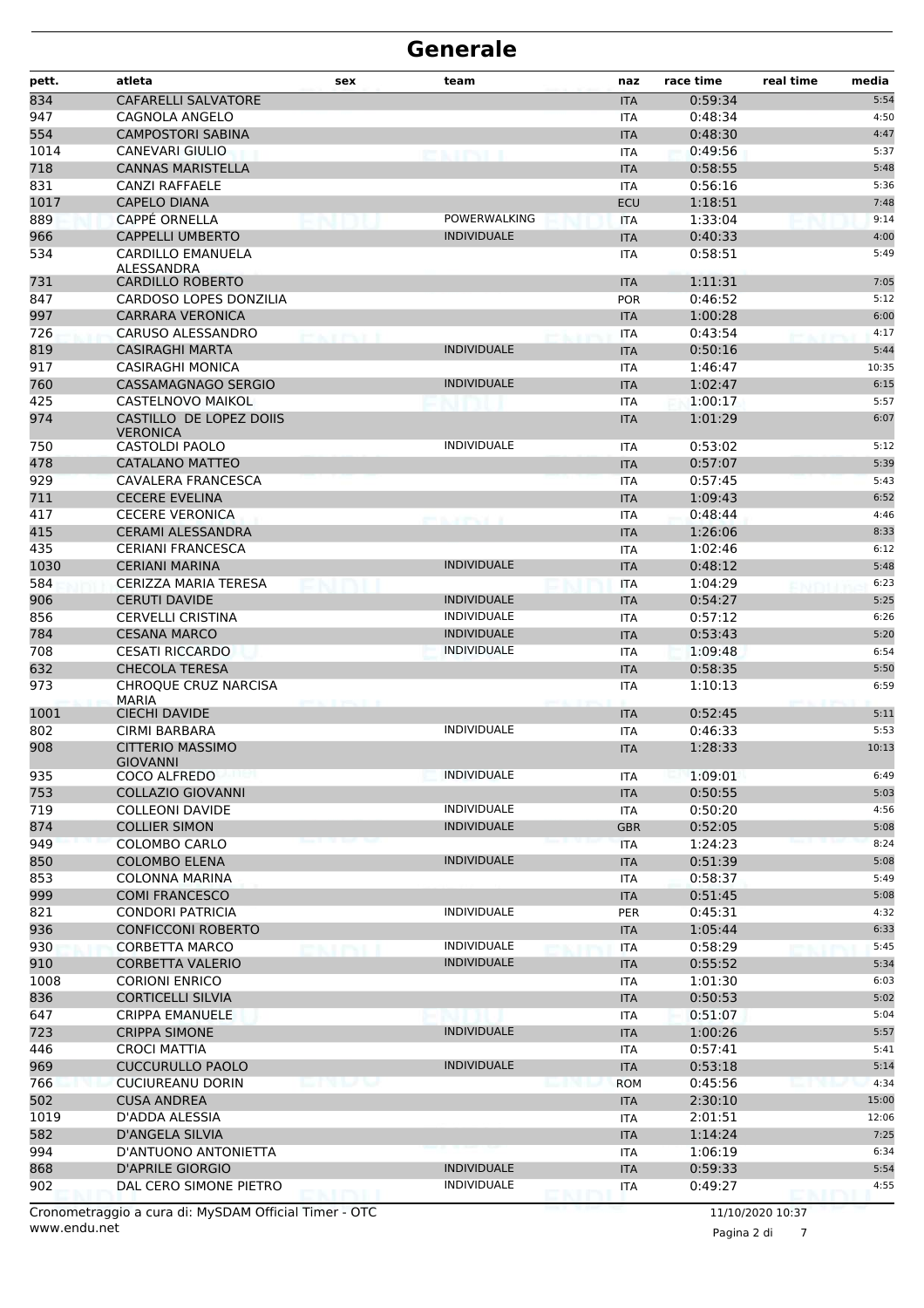| pett.      | atleta                                               | sex | team                                      | naz                      | race time          | real time<br>media |
|------------|------------------------------------------------------|-----|-------------------------------------------|--------------------------|--------------------|--------------------|
| 703        | DE CARLO PAOLA                                       |     |                                           | <b>ITA</b>               | 1:09:04            | 6:49               |
| 641        | DE CESARE TERSILLA                                   |     |                                           | <b>ITA</b>               | 1:34:54            | 9:27               |
| 743        | DE LUCA GIUSEPPE                                     |     | <b>INDIVIDUALE</b>                        | <b>ITA</b>               | 1:05:27            | 6:30               |
| 410        | DE MATTIA FABRIZIO                                   |     |                                           | <b>ITA</b>               | 0:50:05            | 4:56               |
| 745        | DE MEO RENATO                                        |     | <b>INDIVIDUALE</b>                        | <b>ITA</b>               | 0:58:02            | 5:45               |
| 545        | DE ROSA PATRIZIA                                     |     |                                           | <b>ITA</b>               | 1:59:31            | 11:52              |
| 1026       | DE TARO SALVATORE                                    |     |                                           | <b>ITA</b>               | 0:54:01            | 5:23               |
| 993        | <b>DELBUE MARCO</b>                                  |     |                                           | <b>ITA</b>               | 0:55:51            | 5:30               |
| 1012       | DELL'ACQUA CHIARA                                    |     |                                           | <b>ITA</b>               | 0:48:28            | 4:48               |
| 1013       | DELL'ACQUA DARIO                                     |     |                                           | <b>ITA</b>               | 0:48:28            | 4:48               |
| 793        | <b>DEON MICHAEL</b>                                  |     | <b>INDIVIDUALE</b><br><b>INDIVIDUALE</b>  | <b>ITA</b>               | 0:53:49            | 5:20               |
| 699        | <b>DETARO LORENZO</b>                                |     |                                           | <b>ITA</b>               | 1:00:55            | 5:21               |
| 754        | DI GIULIO ILENIA                                     |     |                                           | <b>ITA</b>               | 0:44:00            | 4:21               |
| 426<br>762 | <b>DODDI ROBERTO</b><br><b>DOMINONI ANGELO RUBEN</b> |     |                                           | <b>ITA</b>               | 0:44:22<br>1:04:26 | 4:21<br>6:23       |
| 918        | <b>DONATO GUSTAVO</b>                                |     |                                           | <b>ITA</b><br><b>ITA</b> | 1:46:45            | 10:35              |
| 919        | <b>DONATO MAURO</b>                                  |     |                                           | <b>ITA</b>               | 1:46:52            | 10:36              |
| 916        | <b>DONATO MONICA</b>                                 |     | <b>INDIVIDUALE</b>                        | <b>ITA</b>               | 1:46:46            | 10:35              |
| 670        | <b>DONISELLI VIRGINIO</b>                            |     | <b>INDIVIDUALE</b>                        | <b>ITA</b>               | 0:37:46            | 3:45               |
| 709        | DUCANO ANGELO                                        |     | <b>INDIVIDUALE</b>                        | <b>ITA</b>               | 0:48:12            | 4:41               |
| 433        | <b>ERCOLINO ANIELLO</b>                              |     |                                           | <b>ITA</b>               | 0:56:44            | 5:36               |
| 812        | <b>FABRIZIO DAVIDE</b>                               |     | <b>INDIVIDUALE</b>                        | <b>ITA</b>               | 0:45:57            | 4:31               |
| 810        | <b>FACCIO LORELLA</b>                                |     |                                           | <b>ITA</b>               | 1:13:24            | 7:16               |
| 514        | <b>FANTE CARLO SIMONE</b>                            |     |                                           | <b>ITA</b>               | 1:00:11            | 5:56               |
| 958        | <b>FERRARI MANUELA</b>                               |     | <b>INDIVIDUALE</b>                        | <b>ITA</b>               | 1:02:40            | 6:13               |
| 652        | FIENI PIETRO                                         |     |                                           | <b>ITA</b>               | 0:51:50            | 5:05               |
| 901        | <b>FILIPPI GIULIA</b>                                |     |                                           | <b>ITA</b>               | 0:58:45            | 5:51               |
| 975        | FIONEZ ANDREA NICOLE                                 |     |                                           | <b>ITA</b>               | 0:41:57            | 4:09               |
| 842        | <b>FIORILLO VINCENZO</b>                             |     |                                           | <b>ITA</b>               | 0:51:38            | 5:06               |
| 872        | <b>FLOREAN CRISTINA</b>                              |     | <b>INDIVIDUALE</b>                        | <b>ITA</b>               | 1:15:47            | 7:31               |
| 977        | <b>FLORES ROSA</b>                                   |     |                                           | <b>ITA</b>               | 1:01:33            | 6:07               |
| 976        | FLOREZ CUODROS JORGE                                 |     |                                           | <b>ITA</b>               | 1:00:42            | 6:02               |
|            | <b>ANTONIO</b>                                       |     | <b>PERSONAL</b>                           |                          |                    |                    |
| 573        | <b>FORLANI MONICA</b>                                |     |                                           | <b>ITA</b>               | 0:57:47            | 5:45               |
| 1028       | <b>FORSCH FRED</b>                                   |     |                                           | <b>ITA</b>               | 1:18:18            | 7:44               |
| 815        | <b>FORTUNATO MICAELA</b>                             |     |                                           | <b>ITA</b>               | 1:04:26            | 6:26               |
| 866        | <b>FRANCHIN PAOLO</b>                                |     | <b>INDIVIDUALE</b><br><b>POWERWALKING</b> | <b>ITA</b>               | 0:57:36            | 5:42               |
| 890<br>790 | <b>FRANCHINI ISACCO</b><br><b>FRANCO YLENIA</b>      |     | <b>INDIVIDUALE</b>                        | <b>ITA</b>               | 1:40:04<br>0:57:53 | 9:56<br>5:45       |
| 717        | <b>FRASCINO DAVIDE PIETRO</b>                        |     | <b>INDIVIDUALE</b>                        | <b>ITA</b>               | 0:58:52            | 5:47               |
| 995        | FRATTARUOLO GENNARO                                  |     | メレハン                                      | <b>ITA</b><br>ITA        | 0:49:52            | 4:56               |
| 893        | <b>FRAZZINI GIUSEPPE</b>                             |     | <b>INDIVIDUALE</b>                        | <b>ITA</b>               | 0:50:44            | 5:01               |
| 899        | <b>FRIGERIO ANDREA</b>                               |     |                                           | ITA                      | 0:45:59            | 4:30               |
| 830        | <b>FRIGERIO ANGELO</b>                               |     |                                           | <b>ITA</b>               | 1:00:38            | 6:02               |
| 678        | FRIGERIO LAURA                                       |     |                                           | <b>ITA</b>               | 1:49:25            | 10:54              |
| 865        | <b>FRIGERIO MIRIAM</b>                               |     | <b>INDIVIDUALE</b>                        | <b>ITA</b>               | 0:47:37            | 5:29               |
| 911        | <b>FRIGGIONE FRANCESCO</b>                           |     | <b>INDIVIDUALE</b>                        | ITA                      | 0:55:02            | 6:08               |
| 838        | <b>FRONGIA MARIELLA</b>                              |     |                                           | <b>ITA</b>               | 0:58:35            | 5:50               |
| 779        | FUMAGALLI LAURA                                      |     | <b>INDIVIDUALE</b>                        | ITA                      | 0:59:00            | 5:49               |
| 846        | <b>GAFFURI LETIZIA</b>                               |     | <b>INDIVIDUALE</b>                        | <b>ITA</b>               | 0:44:18            | 4:57               |
| 460        | <b>GAGGIA ILIO</b>                                   |     |                                           | <b>ITA</b>               | 0:59:12            | 5:50               |
| 698        | <b>GALATI SALVATORE</b>                              |     |                                           | <b>ITA</b>               | 0:48:35            | 4:48               |
| 450        | <b>GALBIATI SABRINA</b>                              |     |                                           | ITA                      | 1:08:44            | 6:50               |
| 796        | <b>GALLI ANNA</b>                                    |     |                                           | <b>ITA</b>               | 0:54:13            | 5:38               |
| 685        | <b>GALLO ALESSANDRO</b>                              |     | <b>INDIVIDUALE</b>                        | ITA                      | 0:58:27            | 5:49               |
| 1037       | <b>GANASSA FABIO</b>                                 |     |                                           | <b>ITA</b>               | 0:44:54            | 4:29               |
| 531        | GARGANO ANNUNZIATA                                   |     |                                           | <b>ITA</b>               | 0:52:23            | 5:13               |
| 773        | <b>GARIBOLDI MAGDA</b><br><b>GIULIANA</b>            |     | <b>INDIVIDUALE</b>                        | <b>ITA</b>               | 0:57:46            | 5:43               |
| 561        | <b>GARINI LUCA</b>                                   |     |                                           | ITA                      | 1:09:52            | 6:54               |
| 864        | <b>GATTI MASSIMILIANO</b>                            |     | <b>INDIVIDUALE</b>                        | <b>ITA</b>               | 0:52:37            | 5:15               |
| 520        | <b>GAUDENZI IVAN</b>                                 |     |                                           | <b>ITA</b>               | 0:45:29            | 4:31               |
| 840        | <b>GAVAZZI LIDIA</b>                                 |     |                                           | <b>ITA</b>               | 0:50:19            | 5:05               |
| 968        | <b>GELMINI LORENA</b>                                |     | <b>INDIVIDUALE</b>                        | ITA                      | 1:09:58            | 6:55               |
| 778        | <b>GERMANI CHIARA</b>                                |     |                                           | <b>ITA</b>               | 1:00:17            | 5:58               |
|            |                                                      |     |                                           |                          |                    |                    |

Pagina 3 di 7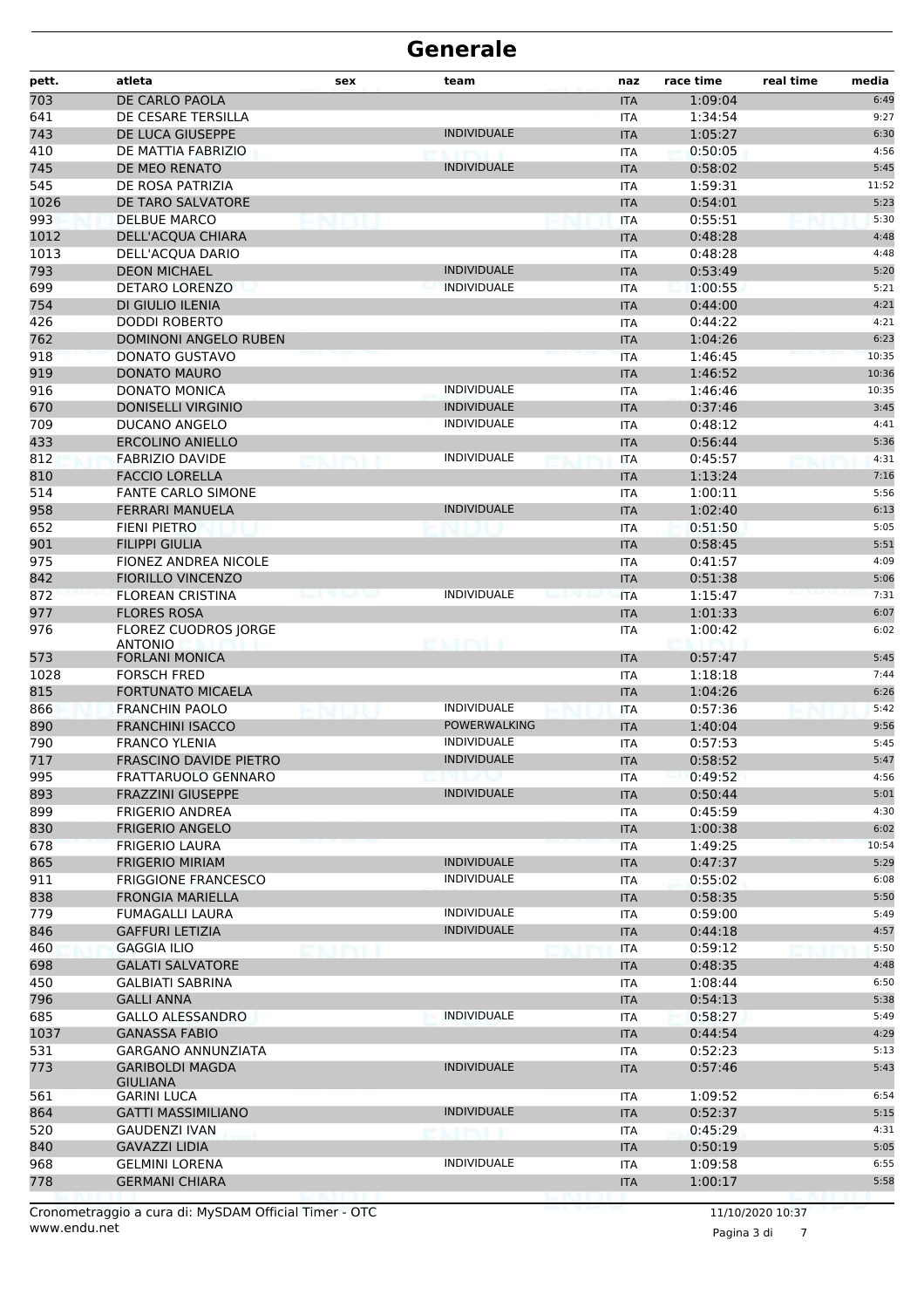| <b>INDIVIDUALE</b><br><b>GIANFERRARA MARCO</b><br>0:58:21<br><b>ITA</b><br><b>GIANOTTI SABRINA</b><br>1:09:54<br>ITA<br><b>GIANVINCENZO GIOVANNI</b><br><b>INDIVIDUALE</b><br>0:55:40<br><b>ITA</b><br><b>GIAVARINI FRANCO</b><br>1:13:47<br><b>ITA</b><br><b>INDIVIDUALE</b><br>0:53:17<br><b>GIORA FRANCESCO</b><br><b>ITA</b><br><b>INDIVIDUALE</b><br><b>GIORGI GIANPIETRO</b><br>1:01:28<br><b>ITA</b><br><b>GIOSCIA MAURIZIO</b><br>0:45:57<br>4:31<br><b>ITA</b><br>GIUNCO GRAZIANA<br>1:01:39<br><b>ITA</b><br><b>GRASSI VALERIA CHIARA</b><br>1:02:42<br><b>ITA</b><br>1005<br><b>GRASSO GIOVANNA</b><br>0:59:16<br>5:54<br><b>ITA</b><br>1032<br><b>GRESELIN LUISA</b><br><b>ITA</b><br>1:04:55<br>6:27<br>801<br><b>GRIBAUDO SOFIA</b><br>0:42:39<br>4:10<br><b>ITA</b><br><b>INDIVIDUALE</b><br>922<br><b>GRISOTTI GIUSEPPE</b><br>0:38:29<br>3:50<br><b>ITA</b><br>805<br><b>INDIVIDUALE</b><br><b>GUERRA LORENZO</b><br>1:07:28<br>6:39<br><b>ITA</b><br>677<br><b>IACOLINO CARLA</b><br>1:49:10<br>10:52<br><b>ITA</b><br>742<br><b>INVERARDI GISELLA</b><br>0:56:06<br>5:34<br><b>ITA</b><br>1022<br><b>ISELLA GLAUCO</b><br>0:56:55<br>5:36<br><b>ITA</b><br>724<br>0:46:05<br>4:31<br><b>ISELLA JENNIFER</b><br><b>ITA</b><br>783<br><b>IVALDI CHIARA</b><br>0:52:54<br>5:15<br><b>ITA</b><br>985<br>13:53<br><b>JONES GAIL</b><br>2:19:18<br><b>ITA</b><br>6:03<br>897<br><b>KESSLER MARA</b><br><b>INDIVIDUALE</b><br>1:00:38<br><b>ITA</b><br>873<br>7:31<br>LA PLACA CARLO<br>1:15:47<br>ITA<br>701<br>LABO RAFFAELE<br><b>INDIVIDUALE</b><br>0:53:00<br>5:17<br><b>ITA</b><br>552<br><b>LAMBRUGO VALENTINA</b><br>1:29:28<br>8:51<br><b>ITA</b><br>419<br><b>LAMON FRANCESCA</b><br>0:48:37<br>4:46<br><b>ITA</b><br>954<br><b>INDIVIDUALE</b><br>4:32<br>LANZANI ILARIA<br>0:45:39<br><b>ITA</b><br>422<br><b>LEGRAMANDI MATTEO</b><br>0:49:59<br>4:55<br><b>ITA</b><br>860<br>12:01<br>LENTINI GIOVANNA<br><b>ITA</b><br>1:46:35<br>820<br>0:47:06<br><b>LEON DANIEL</b><br>4:37<br>ECU<br>474<br><b>LEONI LAURA</b><br>1:50:40<br>11:02<br><b>ITA</b><br>684<br><b>LEOPIZZI MATTIA</b><br>0:52:38<br>5:14<br><b>INDIVIDUALE</b><br><b>ITA</b><br>956<br>LIBERTO MASSIMO.<br><b>INDIVIDUALE</b><br>0:47:03<br>4:39<br><b>ITA</b><br>741<br>LO SAVIO ROSA<br>1:04:27<br><b>ITA</b><br>6:24<br>822<br><b>INDIVIDUALE</b><br>0:58:26<br>5:49<br>LOCARNO MILENA<br>ITA<br>832<br><b>INDIVIDUALE</b><br>0:57:57<br><b>LONGONI ANDREA</b><br>5:44<br><b>ITA</b><br>933<br><b>LONGONI FRANCESCA</b><br>0:57:44<br>5:43<br>ITA<br>749<br>0:50:20<br><b>LUCA ELIA</b><br><b>INDIVIDUALE</b><br><b>ITA</b><br>4:56<br>825<br>1:02:51<br>6:14<br><b>LUSIARDI ROBERTA</b><br><b>ITA</b><br>707<br><b>MACALUSO MATTEO</b><br>0:43:02<br><b>ITA</b><br>4:12<br>599<br><b>MACCHI LAURA</b><br><b>ITA</b><br>1:10:09<br>7:02<br>513<br>5:31<br><b>MACEDONE EUGENIO</b><br>0:55:46<br><b>ITA</b><br>809<br><b>MADILE HELENE</b><br>1:13:25<br>7:16<br><b>SUI</b><br>851<br>1:43:20<br>11:01<br><b>MAGRI MARCELLA</b><br><b>ITA</b><br>15:00<br>503<br><b>MAIORANO HERMES</b><br><b>ITA</b><br>2:30:10<br>578<br><b>MAISTRELLO MARINA</b><br>2:18:48<br>13:04<br><b>ITA</b><br>978<br><b>MALAGNI ANDREA</b><br><b>ITA</b><br>1:00:12<br>6:00<br>786<br>MALAGÒ FRANCA<br>6:24<br><b>ITA</b><br>1:04:38<br><b>INDIVIDUALE</b><br>961<br><b>MALATESTA CRISTIANO</b><br>0:55:38<br>5:28<br>ITA<br>696<br><b>INDIVIDUALE</b><br>0:48:11<br>4:48<br><b>MALFER PAOLO</b><br><b>ITA</b><br>5:25<br>638<br>0:55:16<br><b>MALINCONI LAURA</b><br>ITA<br>816<br><b>MALTAGLIATI MIRKO</b><br><b>INDIVIDUALE</b><br>1:02:38<br><b>ITA</b><br>6:14<br><b>INDIVIDUALE</b><br>799<br>5:27<br>MAMBRETTI LUCA<br>0:55:01<br>ITA<br>970<br><b>MANCHERINI GIORGIO</b><br>6:27<br><b>ITA</b><br>1:04:43<br>907<br><b>MANFRON FABIANO IVAN</b><br>0:50:08<br>5:43<br>ITA<br>984<br>7:08<br><b>MANILDO DOMENICO</b><br>1:12:08<br><b>ITA</b><br>7:08<br>983<br><b>MANILDO ENRICA</b><br><b>ITA</b><br>1:12:07<br>752<br><b>INDIVIDUALE</b><br>5:22<br><b>MANINI STEFANIA</b><br><b>ITA</b><br>0:54:06<br>951<br><b>INDIVIDUALE</b><br><b>MANTEGNA ANTONELLA</b><br>1:48:25<br>10:45<br><b>ITA</b><br>797<br><b>MANZINI ANCILLA</b><br>4:53<br><b>ITA</b><br>0:49:16<br>982<br>0:57:28<br><b>MANZONI BARBARA</b><br>5:41<br>ITA<br>835<br><b>INDIVIDUALE</b><br>5:58<br><b>MANZOTTI FELICE</b><br>1:00:23<br><b>ITA</b><br><b>AGOSTINO</b><br><b>MARG SEBASTIAN</b><br>1:45:38<br>ITA<br>POWERWALKING<br><b>MARGINI CARLO</b><br><b>ITA</b><br>1:26:33<br><b>MARIANI GABRIELE</b><br>0:46:40<br><b>ITA</b><br>Cronometraggio a cura di: MySDAM Official Timer - OTC<br>11/10/2020 10:37 | pett. | atleta | sex | team | naz | race time | real time | media |
|------------------------------------------------------------------------------------------------------------------------------------------------------------------------------------------------------------------------------------------------------------------------------------------------------------------------------------------------------------------------------------------------------------------------------------------------------------------------------------------------------------------------------------------------------------------------------------------------------------------------------------------------------------------------------------------------------------------------------------------------------------------------------------------------------------------------------------------------------------------------------------------------------------------------------------------------------------------------------------------------------------------------------------------------------------------------------------------------------------------------------------------------------------------------------------------------------------------------------------------------------------------------------------------------------------------------------------------------------------------------------------------------------------------------------------------------------------------------------------------------------------------------------------------------------------------------------------------------------------------------------------------------------------------------------------------------------------------------------------------------------------------------------------------------------------------------------------------------------------------------------------------------------------------------------------------------------------------------------------------------------------------------------------------------------------------------------------------------------------------------------------------------------------------------------------------------------------------------------------------------------------------------------------------------------------------------------------------------------------------------------------------------------------------------------------------------------------------------------------------------------------------------------------------------------------------------------------------------------------------------------------------------------------------------------------------------------------------------------------------------------------------------------------------------------------------------------------------------------------------------------------------------------------------------------------------------------------------------------------------------------------------------------------------------------------------------------------------------------------------------------------------------------------------------------------------------------------------------------------------------------------------------------------------------------------------------------------------------------------------------------------------------------------------------------------------------------------------------------------------------------------------------------------------------------------------------------------------------------------------------------------------------------------------------------------------------------------------------------------------------------------------------------------------------------------------------------------------------------------------------------------------------------------------------------------------------------------------------------------------------------------------------------------------------------------------------------------------------------------------------------------------------------------------------------------------------------------------------------------------------------------------------------------------------------------------------------------------------------------------------------------------------------------------------------------------------------------------------------------------------------------------------------------------------------------------------------------------------------------------------------------------------------------------------|-------|--------|-----|------|-----|-----------|-----------|-------|
|                                                                                                                                                                                                                                                                                                                                                                                                                                                                                                                                                                                                                                                                                                                                                                                                                                                                                                                                                                                                                                                                                                                                                                                                                                                                                                                                                                                                                                                                                                                                                                                                                                                                                                                                                                                                                                                                                                                                                                                                                                                                                                                                                                                                                                                                                                                                                                                                                                                                                                                                                                                                                                                                                                                                                                                                                                                                                                                                                                                                                                                                                                                                                                                                                                                                                                                                                                                                                                                                                                                                                                                                                                                                                                                                                                                                                                                                                                                                                                                                                                                                                                                                                                                                                                                                                                                                                                                                                                                                                                                                                                                                                                                                        | 788   |        |     |      |     |           |           | 5:49  |
|                                                                                                                                                                                                                                                                                                                                                                                                                                                                                                                                                                                                                                                                                                                                                                                                                                                                                                                                                                                                                                                                                                                                                                                                                                                                                                                                                                                                                                                                                                                                                                                                                                                                                                                                                                                                                                                                                                                                                                                                                                                                                                                                                                                                                                                                                                                                                                                                                                                                                                                                                                                                                                                                                                                                                                                                                                                                                                                                                                                                                                                                                                                                                                                                                                                                                                                                                                                                                                                                                                                                                                                                                                                                                                                                                                                                                                                                                                                                                                                                                                                                                                                                                                                                                                                                                                                                                                                                                                                                                                                                                                                                                                                                        | 490   |        |     |      |     |           |           | 6:53  |
|                                                                                                                                                                                                                                                                                                                                                                                                                                                                                                                                                                                                                                                                                                                                                                                                                                                                                                                                                                                                                                                                                                                                                                                                                                                                                                                                                                                                                                                                                                                                                                                                                                                                                                                                                                                                                                                                                                                                                                                                                                                                                                                                                                                                                                                                                                                                                                                                                                                                                                                                                                                                                                                                                                                                                                                                                                                                                                                                                                                                                                                                                                                                                                                                                                                                                                                                                                                                                                                                                                                                                                                                                                                                                                                                                                                                                                                                                                                                                                                                                                                                                                                                                                                                                                                                                                                                                                                                                                                                                                                                                                                                                                                                        | 967   |        |     |      |     |           |           | 5:33  |
|                                                                                                                                                                                                                                                                                                                                                                                                                                                                                                                                                                                                                                                                                                                                                                                                                                                                                                                                                                                                                                                                                                                                                                                                                                                                                                                                                                                                                                                                                                                                                                                                                                                                                                                                                                                                                                                                                                                                                                                                                                                                                                                                                                                                                                                                                                                                                                                                                                                                                                                                                                                                                                                                                                                                                                                                                                                                                                                                                                                                                                                                                                                                                                                                                                                                                                                                                                                                                                                                                                                                                                                                                                                                                                                                                                                                                                                                                                                                                                                                                                                                                                                                                                                                                                                                                                                                                                                                                                                                                                                                                                                                                                                                        | 583   |        |     |      |     |           |           | 7:19  |
|                                                                                                                                                                                                                                                                                                                                                                                                                                                                                                                                                                                                                                                                                                                                                                                                                                                                                                                                                                                                                                                                                                                                                                                                                                                                                                                                                                                                                                                                                                                                                                                                                                                                                                                                                                                                                                                                                                                                                                                                                                                                                                                                                                                                                                                                                                                                                                                                                                                                                                                                                                                                                                                                                                                                                                                                                                                                                                                                                                                                                                                                                                                                                                                                                                                                                                                                                                                                                                                                                                                                                                                                                                                                                                                                                                                                                                                                                                                                                                                                                                                                                                                                                                                                                                                                                                                                                                                                                                                                                                                                                                                                                                                                        | 772   |        |     |      |     |           |           | 5:16  |
|                                                                                                                                                                                                                                                                                                                                                                                                                                                                                                                                                                                                                                                                                                                                                                                                                                                                                                                                                                                                                                                                                                                                                                                                                                                                                                                                                                                                                                                                                                                                                                                                                                                                                                                                                                                                                                                                                                                                                                                                                                                                                                                                                                                                                                                                                                                                                                                                                                                                                                                                                                                                                                                                                                                                                                                                                                                                                                                                                                                                                                                                                                                                                                                                                                                                                                                                                                                                                                                                                                                                                                                                                                                                                                                                                                                                                                                                                                                                                                                                                                                                                                                                                                                                                                                                                                                                                                                                                                                                                                                                                                                                                                                                        | 740   |        |     |      |     |           |           | 6:06  |
|                                                                                                                                                                                                                                                                                                                                                                                                                                                                                                                                                                                                                                                                                                                                                                                                                                                                                                                                                                                                                                                                                                                                                                                                                                                                                                                                                                                                                                                                                                                                                                                                                                                                                                                                                                                                                                                                                                                                                                                                                                                                                                                                                                                                                                                                                                                                                                                                                                                                                                                                                                                                                                                                                                                                                                                                                                                                                                                                                                                                                                                                                                                                                                                                                                                                                                                                                                                                                                                                                                                                                                                                                                                                                                                                                                                                                                                                                                                                                                                                                                                                                                                                                                                                                                                                                                                                                                                                                                                                                                                                                                                                                                                                        | 673   |        |     |      |     |           |           |       |
|                                                                                                                                                                                                                                                                                                                                                                                                                                                                                                                                                                                                                                                                                                                                                                                                                                                                                                                                                                                                                                                                                                                                                                                                                                                                                                                                                                                                                                                                                                                                                                                                                                                                                                                                                                                                                                                                                                                                                                                                                                                                                                                                                                                                                                                                                                                                                                                                                                                                                                                                                                                                                                                                                                                                                                                                                                                                                                                                                                                                                                                                                                                                                                                                                                                                                                                                                                                                                                                                                                                                                                                                                                                                                                                                                                                                                                                                                                                                                                                                                                                                                                                                                                                                                                                                                                                                                                                                                                                                                                                                                                                                                                                                        | 939   |        |     |      |     |           |           | 6:05  |
|                                                                                                                                                                                                                                                                                                                                                                                                                                                                                                                                                                                                                                                                                                                                                                                                                                                                                                                                                                                                                                                                                                                                                                                                                                                                                                                                                                                                                                                                                                                                                                                                                                                                                                                                                                                                                                                                                                                                                                                                                                                                                                                                                                                                                                                                                                                                                                                                                                                                                                                                                                                                                                                                                                                                                                                                                                                                                                                                                                                                                                                                                                                                                                                                                                                                                                                                                                                                                                                                                                                                                                                                                                                                                                                                                                                                                                                                                                                                                                                                                                                                                                                                                                                                                                                                                                                                                                                                                                                                                                                                                                                                                                                                        | 807   |        |     |      |     |           |           | 6:14  |
|                                                                                                                                                                                                                                                                                                                                                                                                                                                                                                                                                                                                                                                                                                                                                                                                                                                                                                                                                                                                                                                                                                                                                                                                                                                                                                                                                                                                                                                                                                                                                                                                                                                                                                                                                                                                                                                                                                                                                                                                                                                                                                                                                                                                                                                                                                                                                                                                                                                                                                                                                                                                                                                                                                                                                                                                                                                                                                                                                                                                                                                                                                                                                                                                                                                                                                                                                                                                                                                                                                                                                                                                                                                                                                                                                                                                                                                                                                                                                                                                                                                                                                                                                                                                                                                                                                                                                                                                                                                                                                                                                                                                                                                                        |       |        |     |      |     |           |           |       |
|                                                                                                                                                                                                                                                                                                                                                                                                                                                                                                                                                                                                                                                                                                                                                                                                                                                                                                                                                                                                                                                                                                                                                                                                                                                                                                                                                                                                                                                                                                                                                                                                                                                                                                                                                                                                                                                                                                                                                                                                                                                                                                                                                                                                                                                                                                                                                                                                                                                                                                                                                                                                                                                                                                                                                                                                                                                                                                                                                                                                                                                                                                                                                                                                                                                                                                                                                                                                                                                                                                                                                                                                                                                                                                                                                                                                                                                                                                                                                                                                                                                                                                                                                                                                                                                                                                                                                                                                                                                                                                                                                                                                                                                                        |       |        |     |      |     |           |           |       |
|                                                                                                                                                                                                                                                                                                                                                                                                                                                                                                                                                                                                                                                                                                                                                                                                                                                                                                                                                                                                                                                                                                                                                                                                                                                                                                                                                                                                                                                                                                                                                                                                                                                                                                                                                                                                                                                                                                                                                                                                                                                                                                                                                                                                                                                                                                                                                                                                                                                                                                                                                                                                                                                                                                                                                                                                                                                                                                                                                                                                                                                                                                                                                                                                                                                                                                                                                                                                                                                                                                                                                                                                                                                                                                                                                                                                                                                                                                                                                                                                                                                                                                                                                                                                                                                                                                                                                                                                                                                                                                                                                                                                                                                                        |       |        |     |      |     |           |           |       |
|                                                                                                                                                                                                                                                                                                                                                                                                                                                                                                                                                                                                                                                                                                                                                                                                                                                                                                                                                                                                                                                                                                                                                                                                                                                                                                                                                                                                                                                                                                                                                                                                                                                                                                                                                                                                                                                                                                                                                                                                                                                                                                                                                                                                                                                                                                                                                                                                                                                                                                                                                                                                                                                                                                                                                                                                                                                                                                                                                                                                                                                                                                                                                                                                                                                                                                                                                                                                                                                                                                                                                                                                                                                                                                                                                                                                                                                                                                                                                                                                                                                                                                                                                                                                                                                                                                                                                                                                                                                                                                                                                                                                                                                                        |       |        |     |      |     |           |           |       |
|                                                                                                                                                                                                                                                                                                                                                                                                                                                                                                                                                                                                                                                                                                                                                                                                                                                                                                                                                                                                                                                                                                                                                                                                                                                                                                                                                                                                                                                                                                                                                                                                                                                                                                                                                                                                                                                                                                                                                                                                                                                                                                                                                                                                                                                                                                                                                                                                                                                                                                                                                                                                                                                                                                                                                                                                                                                                                                                                                                                                                                                                                                                                                                                                                                                                                                                                                                                                                                                                                                                                                                                                                                                                                                                                                                                                                                                                                                                                                                                                                                                                                                                                                                                                                                                                                                                                                                                                                                                                                                                                                                                                                                                                        |       |        |     |      |     |           |           |       |
|                                                                                                                                                                                                                                                                                                                                                                                                                                                                                                                                                                                                                                                                                                                                                                                                                                                                                                                                                                                                                                                                                                                                                                                                                                                                                                                                                                                                                                                                                                                                                                                                                                                                                                                                                                                                                                                                                                                                                                                                                                                                                                                                                                                                                                                                                                                                                                                                                                                                                                                                                                                                                                                                                                                                                                                                                                                                                                                                                                                                                                                                                                                                                                                                                                                                                                                                                                                                                                                                                                                                                                                                                                                                                                                                                                                                                                                                                                                                                                                                                                                                                                                                                                                                                                                                                                                                                                                                                                                                                                                                                                                                                                                                        |       |        |     |      |     |           |           |       |
|                                                                                                                                                                                                                                                                                                                                                                                                                                                                                                                                                                                                                                                                                                                                                                                                                                                                                                                                                                                                                                                                                                                                                                                                                                                                                                                                                                                                                                                                                                                                                                                                                                                                                                                                                                                                                                                                                                                                                                                                                                                                                                                                                                                                                                                                                                                                                                                                                                                                                                                                                                                                                                                                                                                                                                                                                                                                                                                                                                                                                                                                                                                                                                                                                                                                                                                                                                                                                                                                                                                                                                                                                                                                                                                                                                                                                                                                                                                                                                                                                                                                                                                                                                                                                                                                                                                                                                                                                                                                                                                                                                                                                                                                        |       |        |     |      |     |           |           |       |
|                                                                                                                                                                                                                                                                                                                                                                                                                                                                                                                                                                                                                                                                                                                                                                                                                                                                                                                                                                                                                                                                                                                                                                                                                                                                                                                                                                                                                                                                                                                                                                                                                                                                                                                                                                                                                                                                                                                                                                                                                                                                                                                                                                                                                                                                                                                                                                                                                                                                                                                                                                                                                                                                                                                                                                                                                                                                                                                                                                                                                                                                                                                                                                                                                                                                                                                                                                                                                                                                                                                                                                                                                                                                                                                                                                                                                                                                                                                                                                                                                                                                                                                                                                                                                                                                                                                                                                                                                                                                                                                                                                                                                                                                        |       |        |     |      |     |           |           |       |
|                                                                                                                                                                                                                                                                                                                                                                                                                                                                                                                                                                                                                                                                                                                                                                                                                                                                                                                                                                                                                                                                                                                                                                                                                                                                                                                                                                                                                                                                                                                                                                                                                                                                                                                                                                                                                                                                                                                                                                                                                                                                                                                                                                                                                                                                                                                                                                                                                                                                                                                                                                                                                                                                                                                                                                                                                                                                                                                                                                                                                                                                                                                                                                                                                                                                                                                                                                                                                                                                                                                                                                                                                                                                                                                                                                                                                                                                                                                                                                                                                                                                                                                                                                                                                                                                                                                                                                                                                                                                                                                                                                                                                                                                        |       |        |     |      |     |           |           |       |
|                                                                                                                                                                                                                                                                                                                                                                                                                                                                                                                                                                                                                                                                                                                                                                                                                                                                                                                                                                                                                                                                                                                                                                                                                                                                                                                                                                                                                                                                                                                                                                                                                                                                                                                                                                                                                                                                                                                                                                                                                                                                                                                                                                                                                                                                                                                                                                                                                                                                                                                                                                                                                                                                                                                                                                                                                                                                                                                                                                                                                                                                                                                                                                                                                                                                                                                                                                                                                                                                                                                                                                                                                                                                                                                                                                                                                                                                                                                                                                                                                                                                                                                                                                                                                                                                                                                                                                                                                                                                                                                                                                                                                                                                        |       |        |     |      |     |           |           |       |
|                                                                                                                                                                                                                                                                                                                                                                                                                                                                                                                                                                                                                                                                                                                                                                                                                                                                                                                                                                                                                                                                                                                                                                                                                                                                                                                                                                                                                                                                                                                                                                                                                                                                                                                                                                                                                                                                                                                                                                                                                                                                                                                                                                                                                                                                                                                                                                                                                                                                                                                                                                                                                                                                                                                                                                                                                                                                                                                                                                                                                                                                                                                                                                                                                                                                                                                                                                                                                                                                                                                                                                                                                                                                                                                                                                                                                                                                                                                                                                                                                                                                                                                                                                                                                                                                                                                                                                                                                                                                                                                                                                                                                                                                        |       |        |     |      |     |           |           |       |
|                                                                                                                                                                                                                                                                                                                                                                                                                                                                                                                                                                                                                                                                                                                                                                                                                                                                                                                                                                                                                                                                                                                                                                                                                                                                                                                                                                                                                                                                                                                                                                                                                                                                                                                                                                                                                                                                                                                                                                                                                                                                                                                                                                                                                                                                                                                                                                                                                                                                                                                                                                                                                                                                                                                                                                                                                                                                                                                                                                                                                                                                                                                                                                                                                                                                                                                                                                                                                                                                                                                                                                                                                                                                                                                                                                                                                                                                                                                                                                                                                                                                                                                                                                                                                                                                                                                                                                                                                                                                                                                                                                                                                                                                        |       |        |     |      |     |           |           |       |
|                                                                                                                                                                                                                                                                                                                                                                                                                                                                                                                                                                                                                                                                                                                                                                                                                                                                                                                                                                                                                                                                                                                                                                                                                                                                                                                                                                                                                                                                                                                                                                                                                                                                                                                                                                                                                                                                                                                                                                                                                                                                                                                                                                                                                                                                                                                                                                                                                                                                                                                                                                                                                                                                                                                                                                                                                                                                                                                                                                                                                                                                                                                                                                                                                                                                                                                                                                                                                                                                                                                                                                                                                                                                                                                                                                                                                                                                                                                                                                                                                                                                                                                                                                                                                                                                                                                                                                                                                                                                                                                                                                                                                                                                        |       |        |     |      |     |           |           |       |
|                                                                                                                                                                                                                                                                                                                                                                                                                                                                                                                                                                                                                                                                                                                                                                                                                                                                                                                                                                                                                                                                                                                                                                                                                                                                                                                                                                                                                                                                                                                                                                                                                                                                                                                                                                                                                                                                                                                                                                                                                                                                                                                                                                                                                                                                                                                                                                                                                                                                                                                                                                                                                                                                                                                                                                                                                                                                                                                                                                                                                                                                                                                                                                                                                                                                                                                                                                                                                                                                                                                                                                                                                                                                                                                                                                                                                                                                                                                                                                                                                                                                                                                                                                                                                                                                                                                                                                                                                                                                                                                                                                                                                                                                        |       |        |     |      |     |           |           |       |
|                                                                                                                                                                                                                                                                                                                                                                                                                                                                                                                                                                                                                                                                                                                                                                                                                                                                                                                                                                                                                                                                                                                                                                                                                                                                                                                                                                                                                                                                                                                                                                                                                                                                                                                                                                                                                                                                                                                                                                                                                                                                                                                                                                                                                                                                                                                                                                                                                                                                                                                                                                                                                                                                                                                                                                                                                                                                                                                                                                                                                                                                                                                                                                                                                                                                                                                                                                                                                                                                                                                                                                                                                                                                                                                                                                                                                                                                                                                                                                                                                                                                                                                                                                                                                                                                                                                                                                                                                                                                                                                                                                                                                                                                        |       |        |     |      |     |           |           |       |
|                                                                                                                                                                                                                                                                                                                                                                                                                                                                                                                                                                                                                                                                                                                                                                                                                                                                                                                                                                                                                                                                                                                                                                                                                                                                                                                                                                                                                                                                                                                                                                                                                                                                                                                                                                                                                                                                                                                                                                                                                                                                                                                                                                                                                                                                                                                                                                                                                                                                                                                                                                                                                                                                                                                                                                                                                                                                                                                                                                                                                                                                                                                                                                                                                                                                                                                                                                                                                                                                                                                                                                                                                                                                                                                                                                                                                                                                                                                                                                                                                                                                                                                                                                                                                                                                                                                                                                                                                                                                                                                                                                                                                                                                        |       |        |     |      |     |           |           |       |
|                                                                                                                                                                                                                                                                                                                                                                                                                                                                                                                                                                                                                                                                                                                                                                                                                                                                                                                                                                                                                                                                                                                                                                                                                                                                                                                                                                                                                                                                                                                                                                                                                                                                                                                                                                                                                                                                                                                                                                                                                                                                                                                                                                                                                                                                                                                                                                                                                                                                                                                                                                                                                                                                                                                                                                                                                                                                                                                                                                                                                                                                                                                                                                                                                                                                                                                                                                                                                                                                                                                                                                                                                                                                                                                                                                                                                                                                                                                                                                                                                                                                                                                                                                                                                                                                                                                                                                                                                                                                                                                                                                                                                                                                        |       |        |     |      |     |           |           |       |
|                                                                                                                                                                                                                                                                                                                                                                                                                                                                                                                                                                                                                                                                                                                                                                                                                                                                                                                                                                                                                                                                                                                                                                                                                                                                                                                                                                                                                                                                                                                                                                                                                                                                                                                                                                                                                                                                                                                                                                                                                                                                                                                                                                                                                                                                                                                                                                                                                                                                                                                                                                                                                                                                                                                                                                                                                                                                                                                                                                                                                                                                                                                                                                                                                                                                                                                                                                                                                                                                                                                                                                                                                                                                                                                                                                                                                                                                                                                                                                                                                                                                                                                                                                                                                                                                                                                                                                                                                                                                                                                                                                                                                                                                        |       |        |     |      |     |           |           |       |
|                                                                                                                                                                                                                                                                                                                                                                                                                                                                                                                                                                                                                                                                                                                                                                                                                                                                                                                                                                                                                                                                                                                                                                                                                                                                                                                                                                                                                                                                                                                                                                                                                                                                                                                                                                                                                                                                                                                                                                                                                                                                                                                                                                                                                                                                                                                                                                                                                                                                                                                                                                                                                                                                                                                                                                                                                                                                                                                                                                                                                                                                                                                                                                                                                                                                                                                                                                                                                                                                                                                                                                                                                                                                                                                                                                                                                                                                                                                                                                                                                                                                                                                                                                                                                                                                                                                                                                                                                                                                                                                                                                                                                                                                        |       |        |     |      |     |           |           |       |
|                                                                                                                                                                                                                                                                                                                                                                                                                                                                                                                                                                                                                                                                                                                                                                                                                                                                                                                                                                                                                                                                                                                                                                                                                                                                                                                                                                                                                                                                                                                                                                                                                                                                                                                                                                                                                                                                                                                                                                                                                                                                                                                                                                                                                                                                                                                                                                                                                                                                                                                                                                                                                                                                                                                                                                                                                                                                                                                                                                                                                                                                                                                                                                                                                                                                                                                                                                                                                                                                                                                                                                                                                                                                                                                                                                                                                                                                                                                                                                                                                                                                                                                                                                                                                                                                                                                                                                                                                                                                                                                                                                                                                                                                        |       |        |     |      |     |           |           |       |
|                                                                                                                                                                                                                                                                                                                                                                                                                                                                                                                                                                                                                                                                                                                                                                                                                                                                                                                                                                                                                                                                                                                                                                                                                                                                                                                                                                                                                                                                                                                                                                                                                                                                                                                                                                                                                                                                                                                                                                                                                                                                                                                                                                                                                                                                                                                                                                                                                                                                                                                                                                                                                                                                                                                                                                                                                                                                                                                                                                                                                                                                                                                                                                                                                                                                                                                                                                                                                                                                                                                                                                                                                                                                                                                                                                                                                                                                                                                                                                                                                                                                                                                                                                                                                                                                                                                                                                                                                                                                                                                                                                                                                                                                        |       |        |     |      |     |           |           |       |
|                                                                                                                                                                                                                                                                                                                                                                                                                                                                                                                                                                                                                                                                                                                                                                                                                                                                                                                                                                                                                                                                                                                                                                                                                                                                                                                                                                                                                                                                                                                                                                                                                                                                                                                                                                                                                                                                                                                                                                                                                                                                                                                                                                                                                                                                                                                                                                                                                                                                                                                                                                                                                                                                                                                                                                                                                                                                                                                                                                                                                                                                                                                                                                                                                                                                                                                                                                                                                                                                                                                                                                                                                                                                                                                                                                                                                                                                                                                                                                                                                                                                                                                                                                                                                                                                                                                                                                                                                                                                                                                                                                                                                                                                        |       |        |     |      |     |           |           |       |
|                                                                                                                                                                                                                                                                                                                                                                                                                                                                                                                                                                                                                                                                                                                                                                                                                                                                                                                                                                                                                                                                                                                                                                                                                                                                                                                                                                                                                                                                                                                                                                                                                                                                                                                                                                                                                                                                                                                                                                                                                                                                                                                                                                                                                                                                                                                                                                                                                                                                                                                                                                                                                                                                                                                                                                                                                                                                                                                                                                                                                                                                                                                                                                                                                                                                                                                                                                                                                                                                                                                                                                                                                                                                                                                                                                                                                                                                                                                                                                                                                                                                                                                                                                                                                                                                                                                                                                                                                                                                                                                                                                                                                                                                        |       |        |     |      |     |           |           |       |
|                                                                                                                                                                                                                                                                                                                                                                                                                                                                                                                                                                                                                                                                                                                                                                                                                                                                                                                                                                                                                                                                                                                                                                                                                                                                                                                                                                                                                                                                                                                                                                                                                                                                                                                                                                                                                                                                                                                                                                                                                                                                                                                                                                                                                                                                                                                                                                                                                                                                                                                                                                                                                                                                                                                                                                                                                                                                                                                                                                                                                                                                                                                                                                                                                                                                                                                                                                                                                                                                                                                                                                                                                                                                                                                                                                                                                                                                                                                                                                                                                                                                                                                                                                                                                                                                                                                                                                                                                                                                                                                                                                                                                                                                        |       |        |     |      |     |           |           |       |
|                                                                                                                                                                                                                                                                                                                                                                                                                                                                                                                                                                                                                                                                                                                                                                                                                                                                                                                                                                                                                                                                                                                                                                                                                                                                                                                                                                                                                                                                                                                                                                                                                                                                                                                                                                                                                                                                                                                                                                                                                                                                                                                                                                                                                                                                                                                                                                                                                                                                                                                                                                                                                                                                                                                                                                                                                                                                                                                                                                                                                                                                                                                                                                                                                                                                                                                                                                                                                                                                                                                                                                                                                                                                                                                                                                                                                                                                                                                                                                                                                                                                                                                                                                                                                                                                                                                                                                                                                                                                                                                                                                                                                                                                        |       |        |     |      |     |           |           |       |
|                                                                                                                                                                                                                                                                                                                                                                                                                                                                                                                                                                                                                                                                                                                                                                                                                                                                                                                                                                                                                                                                                                                                                                                                                                                                                                                                                                                                                                                                                                                                                                                                                                                                                                                                                                                                                                                                                                                                                                                                                                                                                                                                                                                                                                                                                                                                                                                                                                                                                                                                                                                                                                                                                                                                                                                                                                                                                                                                                                                                                                                                                                                                                                                                                                                                                                                                                                                                                                                                                                                                                                                                                                                                                                                                                                                                                                                                                                                                                                                                                                                                                                                                                                                                                                                                                                                                                                                                                                                                                                                                                                                                                                                                        |       |        |     |      |     |           |           |       |
|                                                                                                                                                                                                                                                                                                                                                                                                                                                                                                                                                                                                                                                                                                                                                                                                                                                                                                                                                                                                                                                                                                                                                                                                                                                                                                                                                                                                                                                                                                                                                                                                                                                                                                                                                                                                                                                                                                                                                                                                                                                                                                                                                                                                                                                                                                                                                                                                                                                                                                                                                                                                                                                                                                                                                                                                                                                                                                                                                                                                                                                                                                                                                                                                                                                                                                                                                                                                                                                                                                                                                                                                                                                                                                                                                                                                                                                                                                                                                                                                                                                                                                                                                                                                                                                                                                                                                                                                                                                                                                                                                                                                                                                                        |       |        |     |      |     |           |           |       |
|                                                                                                                                                                                                                                                                                                                                                                                                                                                                                                                                                                                                                                                                                                                                                                                                                                                                                                                                                                                                                                                                                                                                                                                                                                                                                                                                                                                                                                                                                                                                                                                                                                                                                                                                                                                                                                                                                                                                                                                                                                                                                                                                                                                                                                                                                                                                                                                                                                                                                                                                                                                                                                                                                                                                                                                                                                                                                                                                                                                                                                                                                                                                                                                                                                                                                                                                                                                                                                                                                                                                                                                                                                                                                                                                                                                                                                                                                                                                                                                                                                                                                                                                                                                                                                                                                                                                                                                                                                                                                                                                                                                                                                                                        |       |        |     |      |     |           |           |       |
|                                                                                                                                                                                                                                                                                                                                                                                                                                                                                                                                                                                                                                                                                                                                                                                                                                                                                                                                                                                                                                                                                                                                                                                                                                                                                                                                                                                                                                                                                                                                                                                                                                                                                                                                                                                                                                                                                                                                                                                                                                                                                                                                                                                                                                                                                                                                                                                                                                                                                                                                                                                                                                                                                                                                                                                                                                                                                                                                                                                                                                                                                                                                                                                                                                                                                                                                                                                                                                                                                                                                                                                                                                                                                                                                                                                                                                                                                                                                                                                                                                                                                                                                                                                                                                                                                                                                                                                                                                                                                                                                                                                                                                                                        |       |        |     |      |     |           |           |       |
|                                                                                                                                                                                                                                                                                                                                                                                                                                                                                                                                                                                                                                                                                                                                                                                                                                                                                                                                                                                                                                                                                                                                                                                                                                                                                                                                                                                                                                                                                                                                                                                                                                                                                                                                                                                                                                                                                                                                                                                                                                                                                                                                                                                                                                                                                                                                                                                                                                                                                                                                                                                                                                                                                                                                                                                                                                                                                                                                                                                                                                                                                                                                                                                                                                                                                                                                                                                                                                                                                                                                                                                                                                                                                                                                                                                                                                                                                                                                                                                                                                                                                                                                                                                                                                                                                                                                                                                                                                                                                                                                                                                                                                                                        |       |        |     |      |     |           |           |       |
|                                                                                                                                                                                                                                                                                                                                                                                                                                                                                                                                                                                                                                                                                                                                                                                                                                                                                                                                                                                                                                                                                                                                                                                                                                                                                                                                                                                                                                                                                                                                                                                                                                                                                                                                                                                                                                                                                                                                                                                                                                                                                                                                                                                                                                                                                                                                                                                                                                                                                                                                                                                                                                                                                                                                                                                                                                                                                                                                                                                                                                                                                                                                                                                                                                                                                                                                                                                                                                                                                                                                                                                                                                                                                                                                                                                                                                                                                                                                                                                                                                                                                                                                                                                                                                                                                                                                                                                                                                                                                                                                                                                                                                                                        |       |        |     |      |     |           |           |       |
|                                                                                                                                                                                                                                                                                                                                                                                                                                                                                                                                                                                                                                                                                                                                                                                                                                                                                                                                                                                                                                                                                                                                                                                                                                                                                                                                                                                                                                                                                                                                                                                                                                                                                                                                                                                                                                                                                                                                                                                                                                                                                                                                                                                                                                                                                                                                                                                                                                                                                                                                                                                                                                                                                                                                                                                                                                                                                                                                                                                                                                                                                                                                                                                                                                                                                                                                                                                                                                                                                                                                                                                                                                                                                                                                                                                                                                                                                                                                                                                                                                                                                                                                                                                                                                                                                                                                                                                                                                                                                                                                                                                                                                                                        |       |        |     |      |     |           |           |       |
|                                                                                                                                                                                                                                                                                                                                                                                                                                                                                                                                                                                                                                                                                                                                                                                                                                                                                                                                                                                                                                                                                                                                                                                                                                                                                                                                                                                                                                                                                                                                                                                                                                                                                                                                                                                                                                                                                                                                                                                                                                                                                                                                                                                                                                                                                                                                                                                                                                                                                                                                                                                                                                                                                                                                                                                                                                                                                                                                                                                                                                                                                                                                                                                                                                                                                                                                                                                                                                                                                                                                                                                                                                                                                                                                                                                                                                                                                                                                                                                                                                                                                                                                                                                                                                                                                                                                                                                                                                                                                                                                                                                                                                                                        |       |        |     |      |     |           |           |       |
|                                                                                                                                                                                                                                                                                                                                                                                                                                                                                                                                                                                                                                                                                                                                                                                                                                                                                                                                                                                                                                                                                                                                                                                                                                                                                                                                                                                                                                                                                                                                                                                                                                                                                                                                                                                                                                                                                                                                                                                                                                                                                                                                                                                                                                                                                                                                                                                                                                                                                                                                                                                                                                                                                                                                                                                                                                                                                                                                                                                                                                                                                                                                                                                                                                                                                                                                                                                                                                                                                                                                                                                                                                                                                                                                                                                                                                                                                                                                                                                                                                                                                                                                                                                                                                                                                                                                                                                                                                                                                                                                                                                                                                                                        |       |        |     |      |     |           |           |       |
|                                                                                                                                                                                                                                                                                                                                                                                                                                                                                                                                                                                                                                                                                                                                                                                                                                                                                                                                                                                                                                                                                                                                                                                                                                                                                                                                                                                                                                                                                                                                                                                                                                                                                                                                                                                                                                                                                                                                                                                                                                                                                                                                                                                                                                                                                                                                                                                                                                                                                                                                                                                                                                                                                                                                                                                                                                                                                                                                                                                                                                                                                                                                                                                                                                                                                                                                                                                                                                                                                                                                                                                                                                                                                                                                                                                                                                                                                                                                                                                                                                                                                                                                                                                                                                                                                                                                                                                                                                                                                                                                                                                                                                                                        |       |        |     |      |     |           |           |       |
|                                                                                                                                                                                                                                                                                                                                                                                                                                                                                                                                                                                                                                                                                                                                                                                                                                                                                                                                                                                                                                                                                                                                                                                                                                                                                                                                                                                                                                                                                                                                                                                                                                                                                                                                                                                                                                                                                                                                                                                                                                                                                                                                                                                                                                                                                                                                                                                                                                                                                                                                                                                                                                                                                                                                                                                                                                                                                                                                                                                                                                                                                                                                                                                                                                                                                                                                                                                                                                                                                                                                                                                                                                                                                                                                                                                                                                                                                                                                                                                                                                                                                                                                                                                                                                                                                                                                                                                                                                                                                                                                                                                                                                                                        |       |        |     |      |     |           |           |       |
|                                                                                                                                                                                                                                                                                                                                                                                                                                                                                                                                                                                                                                                                                                                                                                                                                                                                                                                                                                                                                                                                                                                                                                                                                                                                                                                                                                                                                                                                                                                                                                                                                                                                                                                                                                                                                                                                                                                                                                                                                                                                                                                                                                                                                                                                                                                                                                                                                                                                                                                                                                                                                                                                                                                                                                                                                                                                                                                                                                                                                                                                                                                                                                                                                                                                                                                                                                                                                                                                                                                                                                                                                                                                                                                                                                                                                                                                                                                                                                                                                                                                                                                                                                                                                                                                                                                                                                                                                                                                                                                                                                                                                                                                        |       |        |     |      |     |           |           |       |
|                                                                                                                                                                                                                                                                                                                                                                                                                                                                                                                                                                                                                                                                                                                                                                                                                                                                                                                                                                                                                                                                                                                                                                                                                                                                                                                                                                                                                                                                                                                                                                                                                                                                                                                                                                                                                                                                                                                                                                                                                                                                                                                                                                                                                                                                                                                                                                                                                                                                                                                                                                                                                                                                                                                                                                                                                                                                                                                                                                                                                                                                                                                                                                                                                                                                                                                                                                                                                                                                                                                                                                                                                                                                                                                                                                                                                                                                                                                                                                                                                                                                                                                                                                                                                                                                                                                                                                                                                                                                                                                                                                                                                                                                        |       |        |     |      |     |           |           |       |
|                                                                                                                                                                                                                                                                                                                                                                                                                                                                                                                                                                                                                                                                                                                                                                                                                                                                                                                                                                                                                                                                                                                                                                                                                                                                                                                                                                                                                                                                                                                                                                                                                                                                                                                                                                                                                                                                                                                                                                                                                                                                                                                                                                                                                                                                                                                                                                                                                                                                                                                                                                                                                                                                                                                                                                                                                                                                                                                                                                                                                                                                                                                                                                                                                                                                                                                                                                                                                                                                                                                                                                                                                                                                                                                                                                                                                                                                                                                                                                                                                                                                                                                                                                                                                                                                                                                                                                                                                                                                                                                                                                                                                                                                        |       |        |     |      |     |           |           |       |
|                                                                                                                                                                                                                                                                                                                                                                                                                                                                                                                                                                                                                                                                                                                                                                                                                                                                                                                                                                                                                                                                                                                                                                                                                                                                                                                                                                                                                                                                                                                                                                                                                                                                                                                                                                                                                                                                                                                                                                                                                                                                                                                                                                                                                                                                                                                                                                                                                                                                                                                                                                                                                                                                                                                                                                                                                                                                                                                                                                                                                                                                                                                                                                                                                                                                                                                                                                                                                                                                                                                                                                                                                                                                                                                                                                                                                                                                                                                                                                                                                                                                                                                                                                                                                                                                                                                                                                                                                                                                                                                                                                                                                                                                        |       |        |     |      |     |           |           |       |
|                                                                                                                                                                                                                                                                                                                                                                                                                                                                                                                                                                                                                                                                                                                                                                                                                                                                                                                                                                                                                                                                                                                                                                                                                                                                                                                                                                                                                                                                                                                                                                                                                                                                                                                                                                                                                                                                                                                                                                                                                                                                                                                                                                                                                                                                                                                                                                                                                                                                                                                                                                                                                                                                                                                                                                                                                                                                                                                                                                                                                                                                                                                                                                                                                                                                                                                                                                                                                                                                                                                                                                                                                                                                                                                                                                                                                                                                                                                                                                                                                                                                                                                                                                                                                                                                                                                                                                                                                                                                                                                                                                                                                                                                        |       |        |     |      |     |           |           |       |
|                                                                                                                                                                                                                                                                                                                                                                                                                                                                                                                                                                                                                                                                                                                                                                                                                                                                                                                                                                                                                                                                                                                                                                                                                                                                                                                                                                                                                                                                                                                                                                                                                                                                                                                                                                                                                                                                                                                                                                                                                                                                                                                                                                                                                                                                                                                                                                                                                                                                                                                                                                                                                                                                                                                                                                                                                                                                                                                                                                                                                                                                                                                                                                                                                                                                                                                                                                                                                                                                                                                                                                                                                                                                                                                                                                                                                                                                                                                                                                                                                                                                                                                                                                                                                                                                                                                                                                                                                                                                                                                                                                                                                                                                        |       |        |     |      |     |           |           |       |
|                                                                                                                                                                                                                                                                                                                                                                                                                                                                                                                                                                                                                                                                                                                                                                                                                                                                                                                                                                                                                                                                                                                                                                                                                                                                                                                                                                                                                                                                                                                                                                                                                                                                                                                                                                                                                                                                                                                                                                                                                                                                                                                                                                                                                                                                                                                                                                                                                                                                                                                                                                                                                                                                                                                                                                                                                                                                                                                                                                                                                                                                                                                                                                                                                                                                                                                                                                                                                                                                                                                                                                                                                                                                                                                                                                                                                                                                                                                                                                                                                                                                                                                                                                                                                                                                                                                                                                                                                                                                                                                                                                                                                                                                        |       |        |     |      |     |           |           |       |
|                                                                                                                                                                                                                                                                                                                                                                                                                                                                                                                                                                                                                                                                                                                                                                                                                                                                                                                                                                                                                                                                                                                                                                                                                                                                                                                                                                                                                                                                                                                                                                                                                                                                                                                                                                                                                                                                                                                                                                                                                                                                                                                                                                                                                                                                                                                                                                                                                                                                                                                                                                                                                                                                                                                                                                                                                                                                                                                                                                                                                                                                                                                                                                                                                                                                                                                                                                                                                                                                                                                                                                                                                                                                                                                                                                                                                                                                                                                                                                                                                                                                                                                                                                                                                                                                                                                                                                                                                                                                                                                                                                                                                                                                        |       |        |     |      |     |           |           |       |
|                                                                                                                                                                                                                                                                                                                                                                                                                                                                                                                                                                                                                                                                                                                                                                                                                                                                                                                                                                                                                                                                                                                                                                                                                                                                                                                                                                                                                                                                                                                                                                                                                                                                                                                                                                                                                                                                                                                                                                                                                                                                                                                                                                                                                                                                                                                                                                                                                                                                                                                                                                                                                                                                                                                                                                                                                                                                                                                                                                                                                                                                                                                                                                                                                                                                                                                                                                                                                                                                                                                                                                                                                                                                                                                                                                                                                                                                                                                                                                                                                                                                                                                                                                                                                                                                                                                                                                                                                                                                                                                                                                                                                                                                        |       |        |     |      |     |           |           |       |
|                                                                                                                                                                                                                                                                                                                                                                                                                                                                                                                                                                                                                                                                                                                                                                                                                                                                                                                                                                                                                                                                                                                                                                                                                                                                                                                                                                                                                                                                                                                                                                                                                                                                                                                                                                                                                                                                                                                                                                                                                                                                                                                                                                                                                                                                                                                                                                                                                                                                                                                                                                                                                                                                                                                                                                                                                                                                                                                                                                                                                                                                                                                                                                                                                                                                                                                                                                                                                                                                                                                                                                                                                                                                                                                                                                                                                                                                                                                                                                                                                                                                                                                                                                                                                                                                                                                                                                                                                                                                                                                                                                                                                                                                        |       |        |     |      |     |           |           |       |
|                                                                                                                                                                                                                                                                                                                                                                                                                                                                                                                                                                                                                                                                                                                                                                                                                                                                                                                                                                                                                                                                                                                                                                                                                                                                                                                                                                                                                                                                                                                                                                                                                                                                                                                                                                                                                                                                                                                                                                                                                                                                                                                                                                                                                                                                                                                                                                                                                                                                                                                                                                                                                                                                                                                                                                                                                                                                                                                                                                                                                                                                                                                                                                                                                                                                                                                                                                                                                                                                                                                                                                                                                                                                                                                                                                                                                                                                                                                                                                                                                                                                                                                                                                                                                                                                                                                                                                                                                                                                                                                                                                                                                                                                        |       |        |     |      |     |           |           |       |
|                                                                                                                                                                                                                                                                                                                                                                                                                                                                                                                                                                                                                                                                                                                                                                                                                                                                                                                                                                                                                                                                                                                                                                                                                                                                                                                                                                                                                                                                                                                                                                                                                                                                                                                                                                                                                                                                                                                                                                                                                                                                                                                                                                                                                                                                                                                                                                                                                                                                                                                                                                                                                                                                                                                                                                                                                                                                                                                                                                                                                                                                                                                                                                                                                                                                                                                                                                                                                                                                                                                                                                                                                                                                                                                                                                                                                                                                                                                                                                                                                                                                                                                                                                                                                                                                                                                                                                                                                                                                                                                                                                                                                                                                        |       |        |     |      |     |           |           |       |
|                                                                                                                                                                                                                                                                                                                                                                                                                                                                                                                                                                                                                                                                                                                                                                                                                                                                                                                                                                                                                                                                                                                                                                                                                                                                                                                                                                                                                                                                                                                                                                                                                                                                                                                                                                                                                                                                                                                                                                                                                                                                                                                                                                                                                                                                                                                                                                                                                                                                                                                                                                                                                                                                                                                                                                                                                                                                                                                                                                                                                                                                                                                                                                                                                                                                                                                                                                                                                                                                                                                                                                                                                                                                                                                                                                                                                                                                                                                                                                                                                                                                                                                                                                                                                                                                                                                                                                                                                                                                                                                                                                                                                                                                        |       |        |     |      |     |           |           |       |
|                                                                                                                                                                                                                                                                                                                                                                                                                                                                                                                                                                                                                                                                                                                                                                                                                                                                                                                                                                                                                                                                                                                                                                                                                                                                                                                                                                                                                                                                                                                                                                                                                                                                                                                                                                                                                                                                                                                                                                                                                                                                                                                                                                                                                                                                                                                                                                                                                                                                                                                                                                                                                                                                                                                                                                                                                                                                                                                                                                                                                                                                                                                                                                                                                                                                                                                                                                                                                                                                                                                                                                                                                                                                                                                                                                                                                                                                                                                                                                                                                                                                                                                                                                                                                                                                                                                                                                                                                                                                                                                                                                                                                                                                        |       |        |     |      |     |           |           |       |
|                                                                                                                                                                                                                                                                                                                                                                                                                                                                                                                                                                                                                                                                                                                                                                                                                                                                                                                                                                                                                                                                                                                                                                                                                                                                                                                                                                                                                                                                                                                                                                                                                                                                                                                                                                                                                                                                                                                                                                                                                                                                                                                                                                                                                                                                                                                                                                                                                                                                                                                                                                                                                                                                                                                                                                                                                                                                                                                                                                                                                                                                                                                                                                                                                                                                                                                                                                                                                                                                                                                                                                                                                                                                                                                                                                                                                                                                                                                                                                                                                                                                                                                                                                                                                                                                                                                                                                                                                                                                                                                                                                                                                                                                        |       |        |     |      |     |           |           |       |
|                                                                                                                                                                                                                                                                                                                                                                                                                                                                                                                                                                                                                                                                                                                                                                                                                                                                                                                                                                                                                                                                                                                                                                                                                                                                                                                                                                                                                                                                                                                                                                                                                                                                                                                                                                                                                                                                                                                                                                                                                                                                                                                                                                                                                                                                                                                                                                                                                                                                                                                                                                                                                                                                                                                                                                                                                                                                                                                                                                                                                                                                                                                                                                                                                                                                                                                                                                                                                                                                                                                                                                                                                                                                                                                                                                                                                                                                                                                                                                                                                                                                                                                                                                                                                                                                                                                                                                                                                                                                                                                                                                                                                                                                        |       |        |     |      |     |           |           |       |
|                                                                                                                                                                                                                                                                                                                                                                                                                                                                                                                                                                                                                                                                                                                                                                                                                                                                                                                                                                                                                                                                                                                                                                                                                                                                                                                                                                                                                                                                                                                                                                                                                                                                                                                                                                                                                                                                                                                                                                                                                                                                                                                                                                                                                                                                                                                                                                                                                                                                                                                                                                                                                                                                                                                                                                                                                                                                                                                                                                                                                                                                                                                                                                                                                                                                                                                                                                                                                                                                                                                                                                                                                                                                                                                                                                                                                                                                                                                                                                                                                                                                                                                                                                                                                                                                                                                                                                                                                                                                                                                                                                                                                                                                        | 1036  |        |     |      |     |           |           | 10:33 |
|                                                                                                                                                                                                                                                                                                                                                                                                                                                                                                                                                                                                                                                                                                                                                                                                                                                                                                                                                                                                                                                                                                                                                                                                                                                                                                                                                                                                                                                                                                                                                                                                                                                                                                                                                                                                                                                                                                                                                                                                                                                                                                                                                                                                                                                                                                                                                                                                                                                                                                                                                                                                                                                                                                                                                                                                                                                                                                                                                                                                                                                                                                                                                                                                                                                                                                                                                                                                                                                                                                                                                                                                                                                                                                                                                                                                                                                                                                                                                                                                                                                                                                                                                                                                                                                                                                                                                                                                                                                                                                                                                                                                                                                                        | 878   |        |     |      |     |           |           | 8:35  |
|                                                                                                                                                                                                                                                                                                                                                                                                                                                                                                                                                                                                                                                                                                                                                                                                                                                                                                                                                                                                                                                                                                                                                                                                                                                                                                                                                                                                                                                                                                                                                                                                                                                                                                                                                                                                                                                                                                                                                                                                                                                                                                                                                                                                                                                                                                                                                                                                                                                                                                                                                                                                                                                                                                                                                                                                                                                                                                                                                                                                                                                                                                                                                                                                                                                                                                                                                                                                                                                                                                                                                                                                                                                                                                                                                                                                                                                                                                                                                                                                                                                                                                                                                                                                                                                                                                                                                                                                                                                                                                                                                                                                                                                                        | 946   |        |     |      |     |           |           | 4:38  |
|                                                                                                                                                                                                                                                                                                                                                                                                                                                                                                                                                                                                                                                                                                                                                                                                                                                                                                                                                                                                                                                                                                                                                                                                                                                                                                                                                                                                                                                                                                                                                                                                                                                                                                                                                                                                                                                                                                                                                                                                                                                                                                                                                                                                                                                                                                                                                                                                                                                                                                                                                                                                                                                                                                                                                                                                                                                                                                                                                                                                                                                                                                                                                                                                                                                                                                                                                                                                                                                                                                                                                                                                                                                                                                                                                                                                                                                                                                                                                                                                                                                                                                                                                                                                                                                                                                                                                                                                                                                                                                                                                                                                                                                                        |       |        |     |      |     |           |           |       |

www.endu.net

Pagina 4 di 7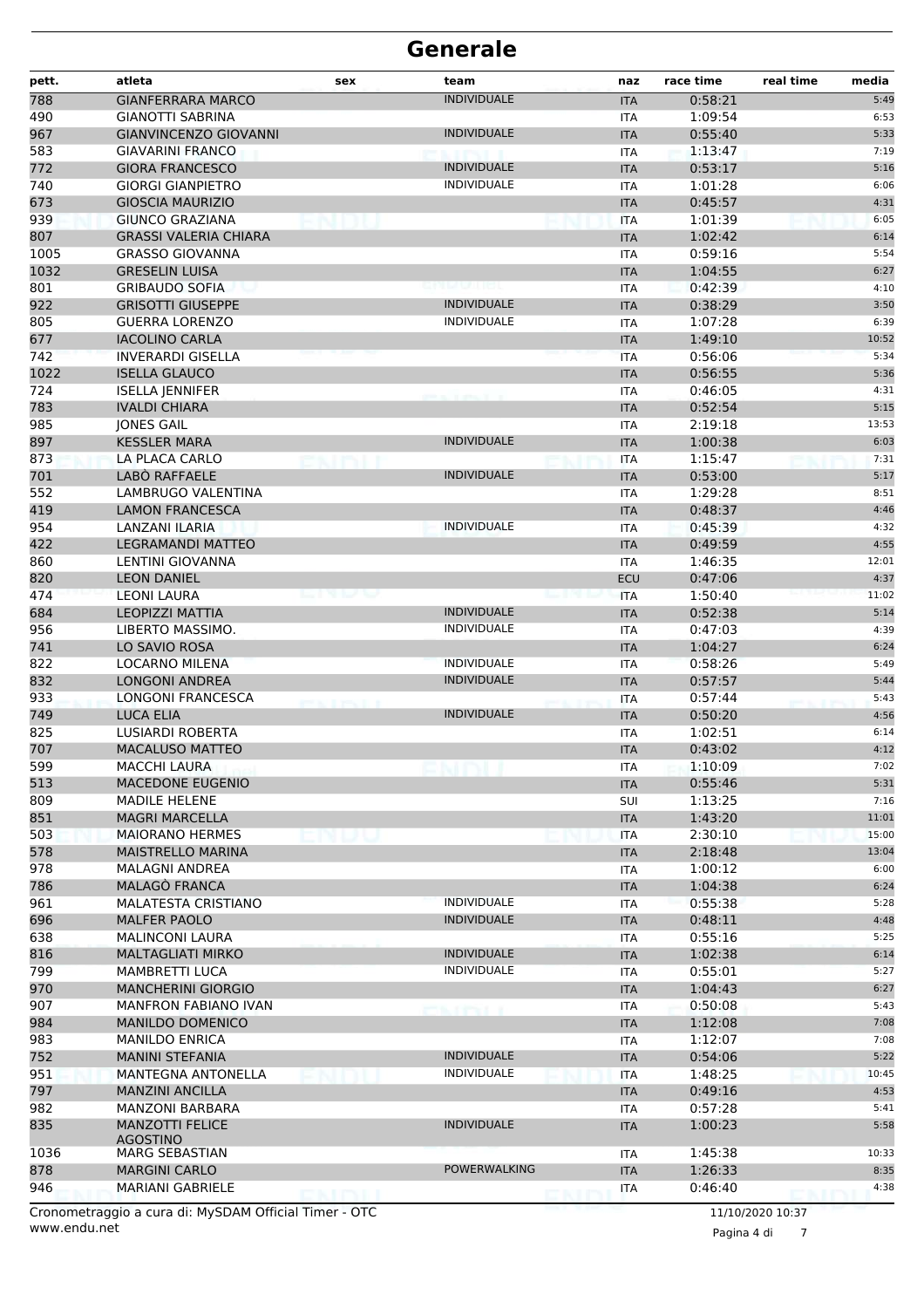| pett.      | atleta                                           | sex    | team                | naz                      | race time          | real time | media        |
|------------|--------------------------------------------------|--------|---------------------|--------------------------|--------------------|-----------|--------------|
| 1024       | <b>MARIANI PAOLO</b>                             |        |                     | <b>ITA</b>               | 0:54:50            |           | 5:26         |
| 938        | <b>MARIGGIO STEFANIA</b>                         |        | <b>INDIVIDUALE</b>  | <b>ITA</b>               | 1:01:37            |           | 6:05         |
| 879        | <b>MASINI MARIA CRISTINA</b>                     |        | <b>POWERWALKING</b> | <b>ITA</b>               | 1:35:09            |           | 9:27         |
| 880        | <b>MASNAGHETTI LIDIA</b>                         |        | <b>POWERWALKING</b> | <b>ITA</b>               | 1:18:31            |           | 7:47         |
| 777        | <b>MASTROSTEFANO FLORA</b>                       |        | <b>INDIVIDUALE</b>  | <b>ITA</b>               | 0:54:18            |           | 5:22         |
| 776        | <b>MATTEUCCI MARCO</b>                           |        |                     | <b>ITA</b>               | 0:43:59            |           | 4:23         |
| 539        | <b>MAURI MASSIMO</b>                             |        |                     | <b>ITA</b>               | 0:57:36            |           | 5:41         |
| 418        | <b>MAVERO CLAUDIO</b><br><b>DOMENICO</b>         | ENDU   |                     | <b>ITA</b>               | 1:04:07            |           | 6:19         |
| 512        | <b>MAZZA MANOLA</b>                              |        |                     | <b>ITA</b>               | 1:50:49            |           | 11:02        |
| 861        | <b>MAZZERI ACHILLE</b>                           |        | <b>INDIVIDUALE</b>  | <b>ITA</b>               | 0:56:53            |           | 5:38         |
| 912        | <b>FRANCESCO PIO</b><br><b>MAZZOLETTI SERENA</b> |        | <b>INDIVIDUALE</b>  | <b>ITA</b>               | 0:58:33            |           | 5:47         |
| 990        | <b>MAZZONE GIANCARLO</b>                         |        |                     | <b>ITA</b>               | 0:43:59            |           | 4:18         |
| 904        | <b>MEDINA ADRIAN</b>                             |        |                     | <b>ITA</b>               | 0:54:27            |           | 5:25         |
| 682        | <b>MEGNA CINZIA</b>                              |        |                     | <b>ITA</b>               | 1:38:16            |           | 9:47         |
| 683        | <b>MEGNA FRANCESCA</b>                           |        |                     | <b>ITA</b>               | 1:38:16            |           | 9:47         |
| 780        | <b>MENDICINO PIETRO</b>                          |        | <b>INDIVIDUALE</b>  | <b>ITA</b>               | 0:53:58            |           | 5:22         |
|            | <b>TOMMASO</b>                                   |        |                     |                          |                    |           |              |
| 905        | <b>MENNA DOLCIZIA</b>                            |        |                     | <b>ITA</b>               | 0:57:41            |           | 5:45         |
| 436        | <b>MERCHIORI NICOLA</b>                          |        |                     | <b>ITA</b>               | 1:08:00            |           | 6:43         |
| 1007       | <b>MERONI DANIELA</b>                            |        |                     | <b>ITA</b>               | 0:51:12            |           | 5:01         |
| 544        | <b>MESSINA ROSA</b>                              |        |                     | ITA                      | 1:07:54            |           | 6:45         |
| 965        | <b>MIGLIO RAFFAELLA</b>                          |        | <b>INDIVIDUALE</b>  | <b>ITA</b>               | 0:55:11            |           | 5:29         |
| 597        | <b>MIOTTI SARA</b>                               |        |                     | <b>ITA</b>               | 0:58:20            |           | 5:49         |
| 903        | MISANI FRANCESCA EMILIA                          |        |                     | <b>ITA</b>               | 1:06:05            |           | 6:34         |
| 756        | <b>MISTRETTA GIUSEPPE</b>                        |        |                     | <b>ITA</b>               | 0:57:19            |           | 5:40         |
| 986        | <b>MITCHELL CATHRYN</b>                          |        |                     | <b>ITA</b>               | 2:19:18            |           | 13:53        |
| 1003       | MLADENOVA BANA                                   |        |                     | ITA                      | 1:04:42            |           | 6:27         |
| 689        | <b>MOIOLA PIERLUIGI</b>                          |        | <b>INDIVIDUALE</b>  | <b>ITA</b>               | 0:39:31            |           | 3:56         |
| 928        | <b>MOLTENI CHRISTIAN</b>                         |        | <b>INDIVIDUALE</b>  | <b>ITA</b>               | 0:57:45            |           | 5:44         |
| 421        | <b>MONTANI RENATO</b>                            |        |                     | <b>ITA</b>               | 0:57:01            |           | 5:39         |
| 639        | <b>MONTORI MANUELA</b>                           |        |                     | <b>ITA</b>               | 1:34:54            |           | 9:27         |
| 921        | <b>MORANDI MONICA</b>                            |        | <b>INDIVIDUALE</b>  | <b>ITA</b>               | 1:06:56            |           | 6:37         |
| 600        | <b>MORINI MARZIA</b>                             |        |                     | ITA                      | 1:21:41<br>1:49:13 |           | 8:09         |
| 664        | <b>MOTTA DEBORA MARIA</b>                        |        |                     | <b>ITA</b>               |                    |           | 10:50        |
| 759        | <b>MUCARIA MIRKO</b>                             |        | <b>INDIVIDUALE</b>  | <b>ITA</b>               | 0:52:55            |           | 5:12<br>4:44 |
| 672<br>692 | <b>MURARO MARIA</b><br><b>MUSCOGIURI EUGENIO</b> |        | <b>INDIVIDUALE</b>  | <b>ITA</b>               | 0:48:10<br>0:51:38 |           | 5:09         |
| 700        | <b>MUSSI GIOVANNI BATTISTA</b>                   |        | <b>INDIVIDUALE</b>  | ITA<br><b>ITA</b>        | 0:43:43            |           | 4:20         |
| 721        |                                                  |        |                     |                          |                    |           | 4:28         |
| 791        | NANNAVECCHIA LORIS<br>NANNIPIERI PIERFANCESCO    |        | <b>INDIVIDUALE</b>  | <b>ITA</b>               | 0:45:11<br>0:48:57 |           | 4:49         |
| 987        | NARANIO VERONICA                                 |        |                     | <b>ITA</b><br><b>ITA</b> | 0:56:54            |           | 5:40         |
| 813        | NARDIN BARBARA                                   |        | <b>INDIVIDUALE</b>  | <b>ITA</b>               | 0:54:55            |           | 5:25         |
| 710        | <b>NARDIN MARCO</b>                              |        | <b>INDIVIDUALE</b>  | <b>ITA</b>               | 0:45:01            |           | 4:27         |
| 598        | <b>NEVESTI MATTEO</b>                            |        |                     | <b>ITA</b>               | 0:55:31            |           | 5:32         |
| 442        | NICHETTI ADRIANO                                 |        |                     | ITA                      | 0:47:22            |           | 4:40         |
| 962        | NICOLINI ALDO                                    |        | <b>INDIVIDUALE</b>  | <b>ITA</b>               | 0:47:38            |           | 4:43         |
| 473        | <b>NODARI NIVES</b>                              |        |                     | <b>ITA</b>               | 1:50:37            |           | 11:03        |
| 486        | <b>NOVATI LUCA</b>                               |        |                     | <b>ITA</b>               | 1:02:04            |           | 6:09         |
| 991        | NOVELLO PAOLO                                    |        |                     | ITA                      | 1:03:25            |           | 6:15         |
| 848        | <b>OCARNI GIANLUCA</b>                           |        | <b>INDIVIDUALE</b>  | <b>ITA</b>               | 1:01:51            |           | 6:08         |
| 942        | OLIVERIO LUCA                                    |        |                     | ITA                      | 1:13:24            |           | 7:15         |
|            | FRANCESCO                                        |        |                     |                          |                    |           |              |
| 787        | <b>OLIVETO FABIO ANTONIO</b>                     |        | <b>INDIVIDUALE</b>  | <b>ITA</b>               | 0:57:17            |           | 5:42         |
| 535        | <b>OPERATO FEDERICO</b>                          |        |                     | ITA                      | 0:53:36            |           | 5:17         |
| 888        | <b>ORLANDI MARCO</b>                             |        | POWERWALKING        | <b>ITA</b>               | 1:25:24            |           | 8:29         |
| 553        | ORNAGHI ALDO                                     |        |                     | ITA                      | 0:54:53            |           | 5:25         |
| 738        | PADDEU ROBERTO                                   |        | <b>INDIVIDUALE</b>  | <b>ITA</b>               | 0:51:21            |           | 5:03         |
| 924        | PAGANI ANDREA                                    | マート・トッ | <b>INDIVIDUALE</b>  | ITA                      | 0:43:56            |           | 4:22         |
| 775        | PAGANI DAVIDE                                    |        |                     | <b>ITA</b>               | 0:52:02            |           | 5:07         |
| 774        | PAGANI SIMONE                                    |        |                     | ITA                      | 0:43:05            |           | 4:13         |
| 863        | PAJARES SÁNCHEZ<br><b>RICHARD</b>                |        |                     | <b>PER</b>               | 0:50:52            |           | 5:04         |
| 789        | PALICA GIUSEPPE                                  |        |                     | ITA                      | 0:43:45            |           | 4:21         |
| 671        | PALMIERI GIOVANNI                                |        |                     | <b>ITA</b>               | 0:58:56            |           | 4:27         |
|            |                                                  |        |                     |                          |                    |           |              |

www.endu.net Cronometraggio a cura di: MySDAM Official Timer - OTC 11/10/2020 10:37

Pagina 5 di 7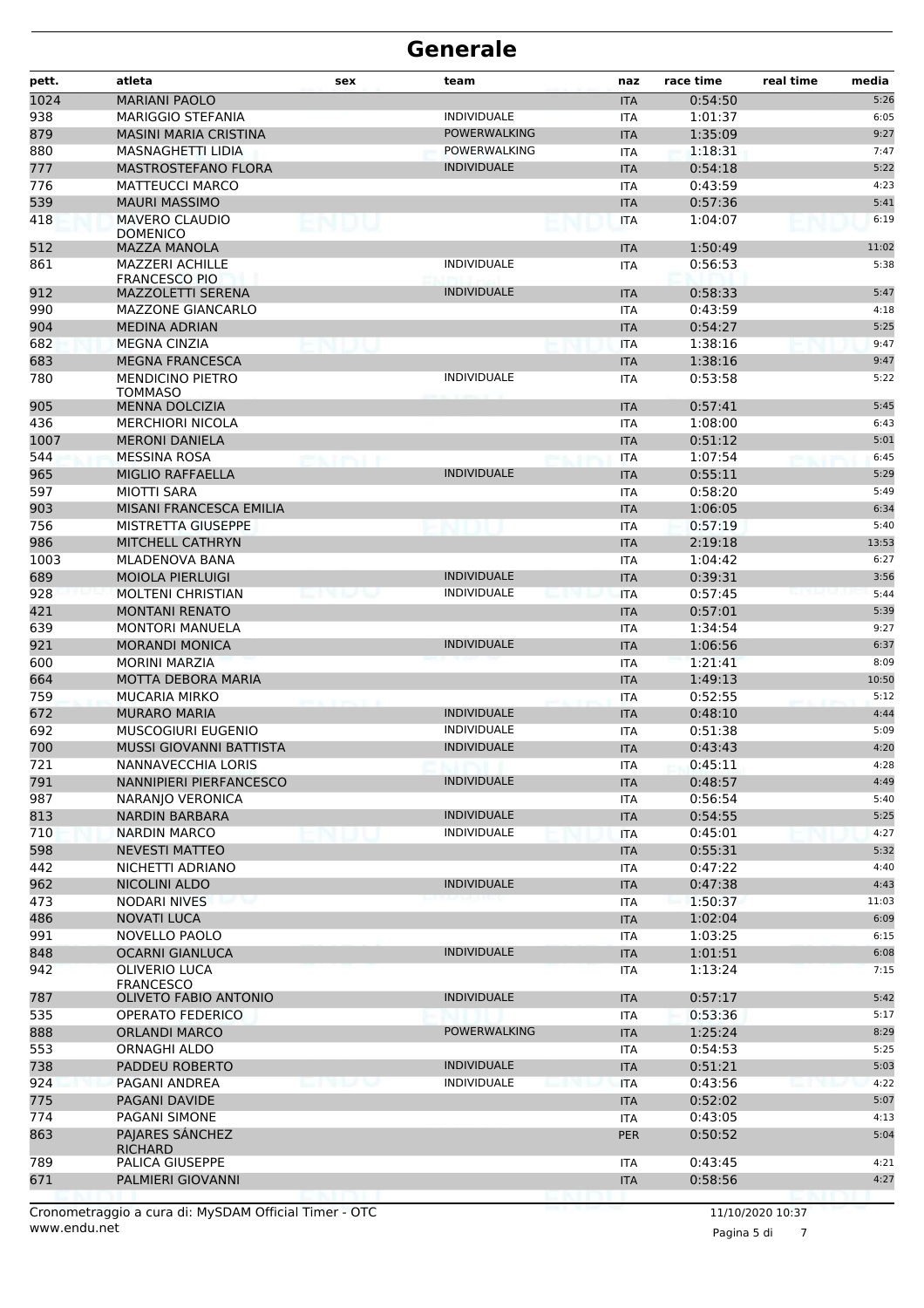| pett. | atleta                                               | sex               | team                | naz        | race time | real time    | media |
|-------|------------------------------------------------------|-------------------|---------------------|------------|-----------|--------------|-------|
| 746   | <b>PANI FABIO</b>                                    |                   | <b>INDIVIDUALE</b>  | <b>ITA</b> | 0:56:30   |              | 5:33  |
| 857   | PAPINI PAOLO                                         |                   |                     | ITA        | 1:05:14   |              | 7:14  |
| 1016  | PASSARO ANNA                                         |                   |                     | <b>ITA</b> | 1:20:52   |              | 8:04  |
| 586   | <b>PASSERINI ELISA</b>                               |                   | en i pot            | <b>ITA</b> | 0:57:13   |              | 5:39  |
| 614   | PATTARO STEFANO                                      |                   |                     | <b>ITA</b> | 0:59:44   |              | 5:53  |
| 722   | <b>PAVESI PIETRO</b>                                 |                   | <b>INDIVIDUALE</b>  | ITA        | 0:56:52   |              | 5:36  |
| 681   | PECORARO MARILENA                                    |                   |                     | <b>ITA</b> | 1:49:10   |              | 10:52 |
| 617   | PEDERSANI FABIO                                      |                   |                     | <b>ITA</b> | 0:51:24   |              | 5:05  |
| 881   | <b>PEDONE MATHILDE</b>                               |                   | <b>POWERWALKING</b> | <b>ITA</b> | 1:28:49   |              | 8:48  |
| 767   | PELIZZOLI GIUSEPPE                                   |                   |                     | <b>ITA</b> | 0:49:41   |              | 4:54  |
| 934   | PELLEGATTA ARIANNA                                   |                   |                     | <b>ITA</b> | 0:56:23   |              | 5:35  |
| 794   | PELLEGATTA ROBERTO                                   |                   |                     | ITA        | 0:57:03   |              | 5:40  |
| 955   | PERA ANGELA                                          |                   |                     | <b>ITA</b> | 1:48:23   |              | 10:44 |
| 927   | PEREGO BEATRICE                                      |                   | <b>INDIVIDUALE</b>  | <b>ITA</b> | 1:13:25   |              | 7:16  |
| 725   | PEREGO CHIARA                                        |                   |                     | <b>ITA</b> | 0:46:15   |              | 4:31  |
| 943   | PESCI IGOR                                           |                   |                     | <b>ITA</b> | 1:21:33   |              | 8:04  |
| 989   | PESSINA PAOLA                                        |                   |                     | <b>ITA</b> | 1:00:51   |              | 5:59  |
| 909   | PETRILLO FRANCESCO                                   |                   | <b>INDIVIDUALE</b>  | ITA        | 0:57:28   |              | 5:43  |
| 950   | PEZZOTTA VERONICA                                    |                   |                     | <b>ITA</b> | 1:24:23   |              | 8:24  |
| 948   | PIAZZA GIACOMO                                       |                   |                     | ITA        | 0:36:22   |              | 3:37  |
| 720   | PIGNEDOLI MARCO                                      |                   | <b>INDIVIDUALE</b>  | <b>ITA</b> | 0:46:17   |              | 4:34  |
| 587   | PIROVANO GABRIELLA                                   |                   |                     | ITA        | 1:08:55   |              | 6:51  |
| 953   | PIROVANO PAOLO                                       |                   |                     | <b>ITA</b> | 1:48:20   |              | 10:44 |
| 828   | PISCIOTTA GIUSEPPE                                   |                   |                     | <b>ITA</b> | 0:50:51   |              | 5:03  |
| 702   | PITTELLI MARCO                                       |                   | <b>INDIVIDUALE</b>  | <b>ITA</b> | 1:09:04   |              | 6:49  |
| 505   | POGGI SERENA ORNELLA                                 |                   |                     | <b>ITA</b> | 1:06:04   |              | 6:33  |
| 932   | POLLINI LINDA                                        |                   | <b>INDIVIDUALE</b>  | <b>ITA</b> | 0:46:52   |              | 4:38  |
| 1004  | PORTALUPPI IVAN                                      |                   |                     | ITA        | 1:04:42   |              | 6:27  |
| 674   | PORTELA VANESSA                                      |                   | <b>INDIVIDUALE</b>  | <b>ITA</b> | 0:53:54   |              | 5:19  |
| 870   | POZZI ISOTTA                                         |                   | <b>INDIVIDUALE</b>  | <b>ITA</b> | 0:53:30   |              | 5:19  |
| 843   | PREZIOSO ANNA                                        |                   |                     | <b>ITA</b> | 1:07:14   |              | 6:41  |
| 785   | PUGNI PAOLO                                          |                   | <b>INDIVIDUALE</b>  | <b>ITA</b> | 0:58:45   |              | 5:49  |
| 1000  | <b>QUATROCCHI KATIA</b>                              |                   |                     | <b>ITA</b> | 1:52:15   |              | 11:52 |
| 675   | RAVASI SERENA                                        |                   | <b>INDIVIDUALE</b>  | <b>ITA</b> | 1:05:27   |              | 6:27  |
| 508   | RECALCATI LAURA                                      |                   |                     | <b>ITA</b> | 1:35:03   |              | 9:26  |
| 915   | <b>RENDINA ANTONIO</b>                               |                   |                     | <b>ITA</b> | 0:40:10   |              | 3:58  |
| 1015  | <b>RESTELLI MAURIZIO</b>                             |                   |                     | <b>ITA</b> | 0:47:34   |              | 5:23  |
| 887   | REVELLI PAOLA                                        |                   | <b>POWERWALKING</b> | <b>ITA</b> | 1:26:23   |              | 8:35  |
| 729   | RICCARDI ANTONIO                                     |                   |                     | <b>ITA</b> | 0:55:16   |              | 5:28  |
| 804   | <b>RIVA MARINA</b>                                   |                   | INDIVIDUALE         | <b>ITA</b> | 1:26:16   |              | 8:35  |
| 613   | <b>RIVERA DIMAS</b>                                  |                   |                     | <b>ITA</b> | 0:52:47   |              | 5:14  |
| 482   | <b>RIZZI SIMONA</b>                                  |                   |                     | ITA        | 1:35:14   |              | 9:28  |
| 1006  | ROCCA MASSIMO                                        |                   |                     | <b>ITA</b> | 0:51:46   |              | 5:05  |
| 556   | ROCCATAGLIATA DARIA                                  | ENDU              |                     | <b>ITA</b> | 1:01:21   |              | 6:02  |
|       | VALERIA                                              |                   |                     |            |           |              |       |
| 706   | RODI PIETRO                                          |                   |                     | <b>ITA</b> | 1:03:19   |              | 6:15  |
| 898   | ROMAGNOLI MARCO                                      |                   | <b>INDIVIDUALE</b>  | <b>ITA</b> | 0:59:34   |              | 5:51  |
| 592   | ROMEO ROCCO                                          |                   |                     | <b>ITA</b> | 0:44:33   |              | 4:23  |
| 882   | <b>ROSSI LUIGI</b>                                   |                   | <b>POWERWALKING</b> | ITA        | 1:40:52   |              | 10:00 |
| 663   | RUBELLINI ROBERTO                                    |                   | <b>INDIVIDUALE</b>  | <b>ITA</b> | 0:51:00   |              | 5:05  |
| 896   | RUFFINI WILLIAM                                      |                   |                     | ITA        | 0:43:40   |              | 4:19  |
| 877   | <b>RUSPI ANNA</b>                                    |                   | <b>POWERWALKING</b> | <b>ITA</b> | 1:27:32   |              | 8:41  |
| 667   | <b>RUSSI VINCENZO</b>                                |                   | <b>INDIVIDUALE</b>  | <b>ITA</b> | 1:01:01   |              | 6:04  |
| 996   | SABINO TOMMASO                                       |                   |                     | <b>ITA</b> | 0:48:47   |              | 4:49  |
| 637   | SAGHETTI DANIELA                                     |                   |                     | <b>ITA</b> | 1:04:59   |              | 6:24  |
| 680   | SALA ANNA                                            |                   |                     | <b>ITA</b> | 1:49:13   |              | 10:50 |
| 747   | SALA ELENA                                           |                   |                     | ITA        | 1:48:50   |              | 10:47 |
| 679   | SALA ELISABETTA                                      |                   |                     | <b>ITA</b> | 1:49:10   |              | 10:50 |
| 523   | SALA STEFANO                                         | <b>CONTRACTOR</b> |                     | <b>ITA</b> | 1:05:44   |              | 6:33  |
| 824   | SALERNO ANTONELLO                                    |                   |                     | <b>ITA</b> | 0:53:36   |              | 5:19  |
| 823   | SALERNO FRANCESCO                                    |                   |                     | ITA        | 0:54:11   |              | 5:22  |
| 669   | SALPIETRO ALESSANDRO                                 |                   |                     | <b>ITA</b> | 0:58:12   |              | 5:46  |
| 444   | SALVATI MICHELA                                      |                   |                     | ITA        | 1:03:28   |              | 6:18  |
| 941   | SAMMATARO MASSIMO                                    |                   |                     | <b>ITA</b> | 0:39:45   |              | 4:30  |
| 751   | SANGALETTI GIUSEPPINA                                |                   | <b>INDIVIDUALE</b>  | ITA        | 0:53:45   |              | 5:20  |
|       | Cropomotraggio a cura di: MyCDAM Official Timor, OTC |                   |                     |            |           | 111000001007 |       |

www.endu.net Cronometraggio a cura di: MySDAM Official Timer - OTC 11/10/2020 10:37

Pagina 6 di 7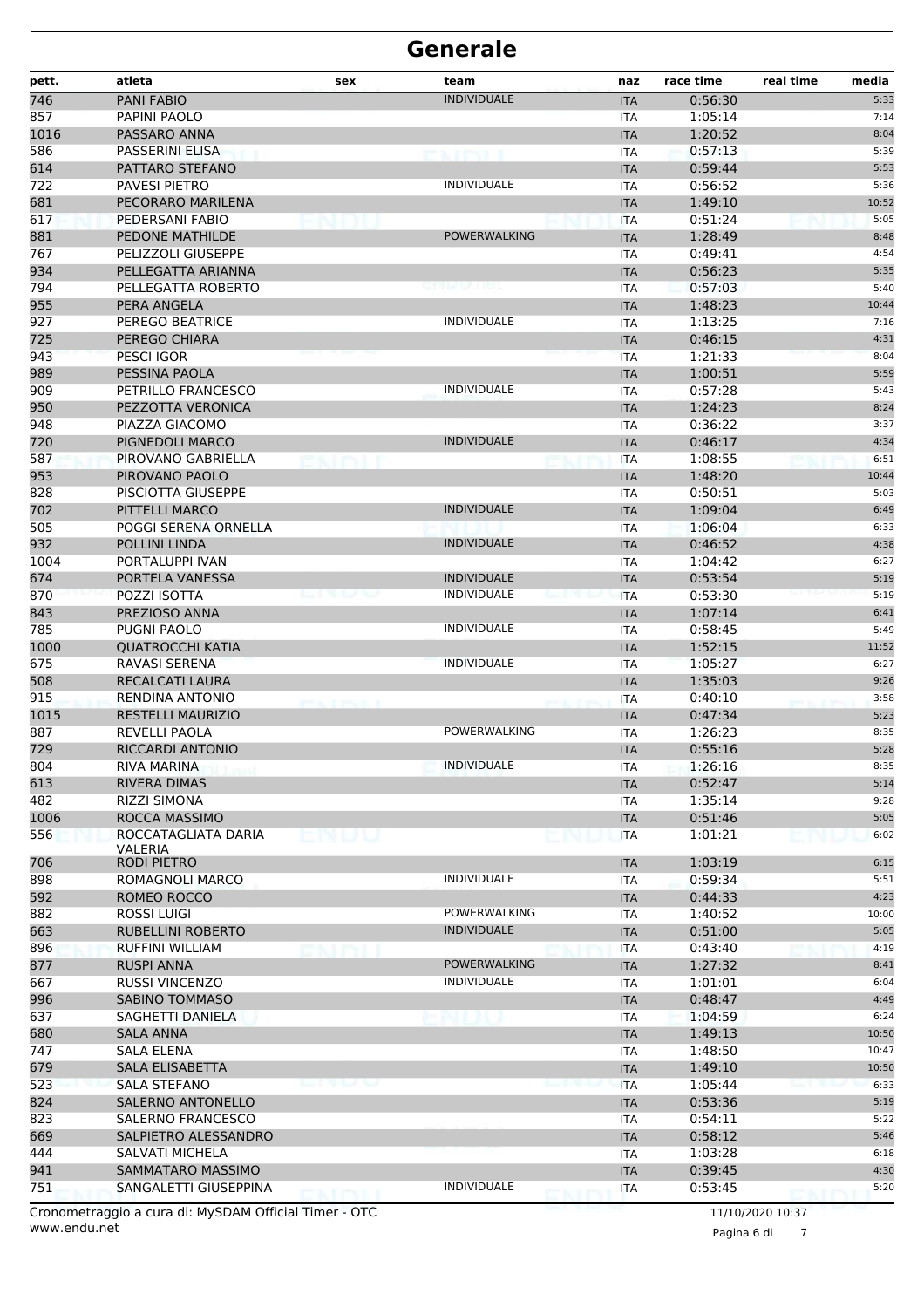| pett. | atleta                     | sex | team                | naz        | race time | real time | media |
|-------|----------------------------|-----|---------------------|------------|-----------|-----------|-------|
| 744   | <b>SANTACRUZ ELENA</b>     |     | <b>INDIVIDUALE</b>  | <b>ITA</b> | 0:55:43   |           | 5:29  |
| 859   | <b>SCALZO GIADA</b>        |     | <b>INDIVIDUALE</b>  | <b>ITA</b> | 0:46:28   |           | 4:37  |
| 841   | <b>SCARCI MARCO</b>        |     |                     | <b>ITA</b> | 0:54:33   |           | 6:06  |
| 713   | <b>SCARUFFI PAOLO</b>      |     | <b>INDIVIDUALE</b>  | <b>ITA</b> | 0:49:14   |           | 4:54  |
| 739   | <b>SCHIAVELLO ANTONIO</b>  |     |                     | <b>ITA</b> | 0:49:07   |           | 4:49  |
| 757   | <b>SCHIAVONE MONICA</b>    |     |                     | <b>ITA</b> | 1:00:51   |           | 6:01  |
| 567   | <b>SCOLARI VIVIANA</b>     |     |                     | <b>ITA</b> | 0:58:12   |           | 5:46  |
| 839   | <b>SCOPECE FELICE</b>      |     |                     | <b>ITA</b> | 0:52:03   |           | 5:09  |
| 665   | <b>SCUTERI RICCARDO</b>    |     | <b>INDIVIDUALE</b>  | <b>ITA</b> | 0:58:06   |           | 5:43  |
| 829   | <b>SFRANZIONE MARCO</b>    |     | <b>INDIVIDUALE</b>  | <b>ITA</b> | 0:39:48   |           | 3:58  |
| 876   | <b>SMANIO MARIO</b>        |     | <b>POWERWALKING</b> | <b>ITA</b> | 1:14:16   |           | 7:21  |
| 884   | SOAVE GIOVANNA             |     | POWERWALKING        | <b>ITA</b> | 1:35:46   |           | 9:31  |
| 964   | SOLBIATI FEDERICO          |     | <b>INDIVIDUALE</b>  | <b>ITA</b> | 0:47:58   |           | 4:46  |
| 795   | SONGIA BARBARA             |     | <b>INDIVIDUALE</b>  | <b>ITA</b> | 0:58:47   |           | 5:52  |
| 571   | <b>SPAGNUOLO GIUSY</b>     |     |                     | <b>ITA</b> | 1:07:14   |           | 6:41  |
| 690   | SQUILLACE FRANCESCA        |     |                     | <b>ITA</b> | 0:55:33   |           | 5:30  |
| 715   | <b>STANZANI MARCO</b>      |     | <b>INDIVIDUALE</b>  | <b>ITA</b> | 1:17:41   |           | 7:45  |
| 646   | STANZIOLA CARMEN           |     |                     | <b>ITA</b> | 1:32:40   |           | 9:12  |
| 404   | <b>TACINI ALESSANDRO</b>   |     |                     | <b>ITA</b> | 0:45:04   |           | 4:27  |
| 1034  | <b>TAGLIETTI STEFANO</b>   |     |                     | <b>ITA</b> | 1:45:52   |           | 10:22 |
| 761   | <b>TAMONI DANIELE</b>      |     | <b>INDIVIDUALE</b>  | <b>ITA</b> | 0:48:21   |           | 4:49  |
| 758   | <b>TARLAZZI ELENA</b>      |     | <b>INDIVIDUALE</b>  | <b>ITA</b> | 1:04:45   |           | 6:22  |
| 676   | <b>TESTA DIANA</b>         |     | <b>INDIVIDUALE</b>  | <b>ITA</b> | 1:49:25   |           | 10:54 |
| 940   | TICOZZI-VALERIO DAVIDE     |     |                     | <b>ITA</b> | 1:23:53   |           | 8:23  |
| 944   | <b>TIDDIA ANTONIO</b>      |     | <b>INDIVIDUALE</b>  | <b>ITA</b> | 0:40:53   |           | 4:48  |
| 656   | <b>TONESI CARLO</b>        |     |                     | <b>ITA</b> | 0:54:22   |           | 5:21  |
| 755   | <b>TONET ALESSANDRO</b>    |     |                     | <b>ITA</b> | 0:50:32   |           | 4:57  |
| 524   | <b>TORTI DANIELA</b>       |     |                     | <b>ITA</b> | 2:18:48   |           | 13:04 |
| 694   | <b>TOSI PAOLA</b>          |     |                     | <b>ITA</b> | 1:03:16   |           | 6:17  |
| 424   | <b>TOTARO MARIA GRAZIA</b> |     |                     | <b>ITA</b> | 0:51:13   |           | 5:03  |
| 1010  | TRAMONTANA EMANUEL         |     |                     | <b>ITA</b> | 0:48:58   |           | 4:53  |
| 686   | <b>TREVISAN ANNA</b>       |     | <b>INDIVIDUALE</b>  | <b>ITA</b> | 1:01:28   |           | 6:04  |
| 837   | <b>TREVISAN JESSICA</b>    |     |                     | <b>ITA</b> | 0:50:07   |           | 6:02  |
| 431   | <b>TREZZI ROBERTA</b>      |     |                     | <b>ITA</b> | 0:53:35   |           | 5:17  |
| 952   | <b>VAGHI ELENA</b>         |     |                     | <b>ITA</b> | 1:48:20   |           | 10:44 |
| 445   | VAN SETTEN TEUS            |     |                     | <b>NED</b> | 0:49:42   |           | 4:53  |
| 546   | <b>VERALLO NADIA</b>       |     |                     | <b>ITA</b> | 1:59:30   |           | 11:52 |
| 770   | <b>VERONESE CARLO</b>      |     | <b>INDIVIDUALE</b>  | <b>ITA</b> | 0:54:41   |           | 5:25  |
| 998   | <b>VIDA GIANLUIGI</b>      |     |                     | <b>ITA</b> | 0:56:36   |           | 5:38  |
| 871   | VIGANO ANDREA              |     | <b>INDIVIDUALE</b>  | <b>ITA</b> | 0:48:48   |           | 4:47  |
| 808   | VIGANÒ ANTONELLA           |     | <b>INDIVIDUALE</b>  | <b>ITA</b> | 1:13:25   |           | 7:16  |
| 945   | <b>VILLA ALESSANDRO</b>    |     |                     | ITA        | 0:51:23   |           | 5:03  |
| 483   | <b>VILLA DIANA</b>         |     |                     | <b>ITA</b> | 1:35:13   |           | 9:28  |
| 548   | <b>VILLA LAURA</b>         |     |                     | <b>ITA</b> | 1:59:30   |           | 11:52 |
| 806   | <b>VILLA MARCO</b>         |     |                     | <b>ITA</b> | 0:57:31   |           | 5:39  |
| 1023  | <b>VIRACOCHA MARY</b>      |     |                     | ITA        | 0:56:16   |           | 6:16  |
| 923   | <b>VISMARA ALESSIO</b>     |     | <b>INDIVIDUALE</b>  | <b>ITA</b> | 0:41:36   |           | 4:41  |
| 988   | VITO SABINO                |     |                     | ITA        | 1:06:19   |           | 6:34  |
| 900   | <b>VITTAZ MONICA</b>       |     | <b>INDIVIDUALE</b>  | <b>ITA</b> | 1:02:38   |           | 7:27  |
| 1029  | <b>VOLONTE CLAUDIO</b>     |     |                     | ITA        | 0:52:14   |           | 5:56  |
| 827   | <b>WILLIAMS LINDA</b>      |     |                     | <b>ITA</b> | 2:19:17   |           | 13:53 |
| 1033  | <b>ZAINA ROBERTO</b>       |     |                     | ITA        | 1:04:59   |           | 6:26  |
| 869   | <b>ZAMIGNAN MICHELA</b>    |     |                     | <b>ITA</b> | 0:59:33   |           | 5:54  |
| 855   | ZAMPAGLIONE MANUEL         |     |                     | ITA        | 0:54:41   |           | 5:27  |
| 895   | <b>ZANELLA RENATO</b>      |     | <b>INDIVIDUALE</b>  | <b>ITA</b> | 0:59:50   |           | 5:58  |
| 643   | ZANETTI MARINELLA          |     |                     | ITA        | 1:39:12   |           | 9:51  |
| 716   | ZANGARI MARIANGELA         |     |                     | <b>ITA</b> | 1:17:41   |           | 7:45  |
| 960   | <b>ZAVATTONI FRANCO</b>    |     |                     | ITA        | 1:07:34   |           | 6:43  |
| 811   | <b>ZEDDA SANDRO</b>        |     |                     | <b>ITA</b> | 0:58:39   |           | 5:51  |
| 792   | ZOIA LAURA                 |     |                     | ITA        | 0:58:47   |           | 5:52  |
|       | <b>ZUIN ANTONELLA</b>      |     | POWERWALKING        | <b>ITA</b> | 1:39:55   |           | 9:55  |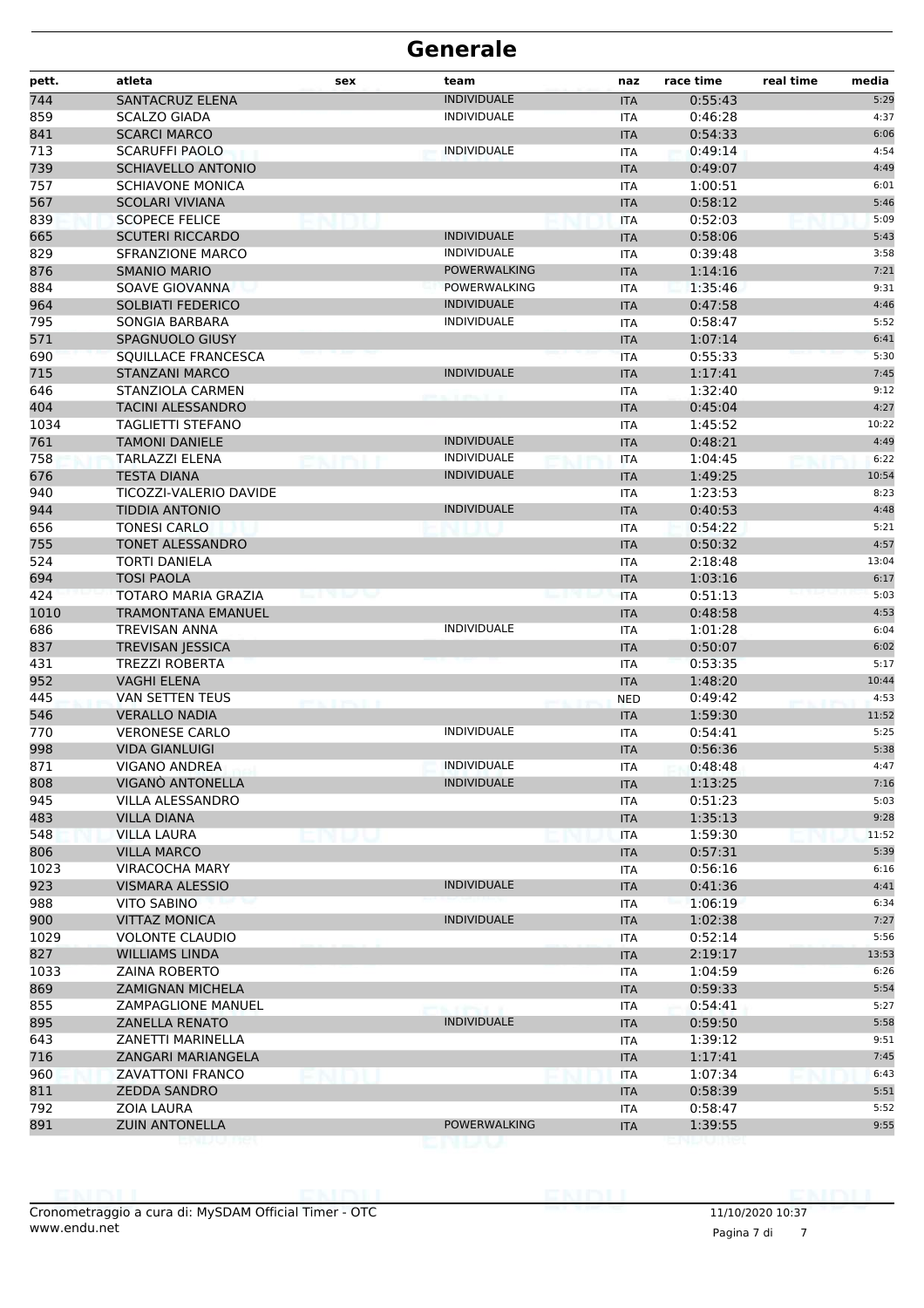# **Run for Life Together is Better**

Ĭ.

*Gara* **21Km** *Data* **11/10/2020**

| <b>Generale</b> |                                         |     |                    |  |            |           |           |       |  |  |
|-----------------|-----------------------------------------|-----|--------------------|--|------------|-----------|-----------|-------|--|--|
| pett.           | atleta                                  | sex | team               |  | naz        | race time | real time | media |  |  |
| 103             | <b>ANASTASIA ANTONIO</b>                |     | <b>INDIVIDUALE</b> |  | <b>ITA</b> | 1:31:32   |           | 4:21  |  |  |
| 135             | ANGULO RICARDO                          |     | <b>INDIVIDUALE</b> |  | <b>BOL</b> | 1:40:37   |           | 4:46  |  |  |
| 139             | <b>APRILE EUGENIO</b>                   |     |                    |  | <b>ITA</b> | 1:50:24   |           | 5:19  |  |  |
| 143             | ARBOLETTO ALESSANDRO                    |     |                    |  | ITA        | 1:54:53   |           | 5:27  |  |  |
| 173             | <b>BACCHI MARCO</b>                     |     |                    |  | <b>ITA</b> | 1:25:01   |           | 4:01  |  |  |
| 191             | <b>BARBUGIAN RENZO</b>                  |     |                    |  | ITA        | 1:40:40   |           | 4:47  |  |  |
| 120             | <b>BAROLLO DAVIDE</b>                   |     | <b>INDIVIDUALE</b> |  | <b>ITA</b> | 1:27:21   |           | 4:09  |  |  |
| 162             | <b>BARZAGHI GIUSEPPINA</b>              |     | <b>INDIVIDUALE</b> |  | <b>ITA</b> | 2:02:26   |           | 5:49  |  |  |
| 20              | <b>BASTA ANTONIETTA</b>                 |     |                    |  | <b>ITA</b> | 2:06:33   |           | 5:59  |  |  |
| 161             | <b>BATTISTA GIANLUCA</b>                |     | <b>INDIVIDUALE</b> |  | <b>ITA</b> | 1:21:48   |           | 3:53  |  |  |
| 118             | <b>BECCARIA GIANLUCA</b>                |     | <b>INDIVIDUALE</b> |  | <b>ITA</b> | 1:47:02   |           | 5:05  |  |  |
| 104             | <b>BELLAVIA FRANCESCO</b>               |     | <b>INDIVIDUALE</b> |  | ITA        | 1:20:23   |           | 3:49  |  |  |
| 111             | <b>BENVENUTI PAOLO</b>                  |     | <b>INDIVIDUALE</b> |  | <b>ITA</b> | 1:49:58   |           | 5:13  |  |  |
| 160             | <b>BIANCHI SILVIA</b>                   |     |                    |  | <b>ITA</b> | 1:45:38   |           | 5:00  |  |  |
| 140             | <b>BIFFI MARCO</b>                      |     | <b>INDIVIDUALE</b> |  | <b>ITA</b> | 1:32:17   |           | 4:23  |  |  |
| 75              | <b>BONTEMPO FABIO</b>                   |     |                    |  | ITA        | 2:22:29   |           | 6:45  |  |  |
| 107             | <b>BOSSI MAURO</b>                      |     | <b>INDIVIDUALE</b> |  | <b>ITA</b> | 1:51:22   |           | 5:17  |  |  |
| 164             | <b>BRAGIERI MATTEO</b>                  |     | <b>INDIVIDUALE</b> |  | <b>ITA</b> | 1:37:55   |           | 4:37  |  |  |
| 108             | <b>BRAMBILLA ARIANNA</b>                |     | <b>INDIVIDUALE</b> |  |            | 1:47:50   |           | 5:06  |  |  |
| 182             | <b>BRASCHI LUIGI</b>                    |     | <b>INDIVIDUALE</b> |  | <b>ITA</b> | 2:03:00   |           | 5:50  |  |  |
|                 |                                         |     |                    |  | <b>ITA</b> |           |           |       |  |  |
| 198             | <b>BURGIO GIUSEPPE</b>                  |     |                    |  | <b>ITA</b> | 1:54:52   |           | 5:26  |  |  |
| 170             | <b>BUTNARIU MAURICIU</b>                |     | <b>INDIVIDUALE</b> |  | ITA        | 1:48:15   |           | 5:08  |  |  |
| 26              | <b>CAFARO GIANCARLO</b><br><b>OSCAR</b> |     |                    |  | <b>ITA</b> | 2:17:04   |           | 6:30  |  |  |
| 134             | CALLEGARI SARA                          |     | <b>INDIVIDUALE</b> |  | <b>ITA</b> | 2:06:32   |           | 6:00  |  |  |
| 177             | CAPUZZI GRAZIELLA                       |     | <b>INDIVIDUALE</b> |  | <b>ITA</b> | 2:09:50   |           | 6:09  |  |  |
| 125             | CARISSIMI IVA                           |     | <b>INDIVIDUALE</b> |  | ITA        | 1:54:53   |           | 5:27  |  |  |
| 34              | <b>CARMINATI MARCELLA</b>               |     |                    |  | <b>ITA</b> | 2:47:11   |           | 7:57  |  |  |
| 132             | CATTANEO GIOVANNI                       |     | <b>INDIVIDUALE</b> |  | ITA        | 1:44:18   |           | 4:56  |  |  |
| 72              | <b>CAZZANIGA ELENA</b>                  |     |                    |  | <b>ITA</b> | 2:00:54   |           | 5:43  |  |  |
| 45              | <b>CERNUSCHI CLAUDIO</b>                |     |                    |  | <b>ITA</b> | 1:20:29   |           | 3:48  |  |  |
| 129             | <b>CIMA ROBERTA</b>                     |     |                    |  | <b>ITA</b> | 1:54:52   |           | 5:26  |  |  |
| 141             | CLISSURA FERRUCCIO                      |     | <b>INDIVIDUALE</b> |  | ITA        | 1:54:52   |           | 5:26  |  |  |
| 127             | <b>CODARIN RAFFAELLA</b>                |     |                    |  | <b>ITA</b> | 2:11:49   |           | 6:15  |  |  |
| 100             | <b>COGLIATI MARCO</b>                   |     | <b>INDIVIDUALE</b> |  |            | 2:08:04   |           | 6:04  |  |  |
|                 | <b>COLASANTO MARCO</b>                  |     | <b>INDIVIDUALE</b> |  | ITA        | 1:30:55   |           | 4:17  |  |  |
| 180<br>121      | <b>CONTI ANTONIO</b>                    |     |                    |  | <b>ITA</b> |           |           |       |  |  |
|                 |                                         |     | <b>INDIVIDUALE</b> |  | ITA        | 2:05:54   |           | 5:58  |  |  |
| 116             | <b>CUNIAL DAVIDE</b>                    |     |                    |  | <b>ITA</b> | 1:42:34   |           | 4:51  |  |  |
| 86              | D'ANGELA ANDREA                         |     |                    |  | <b>ITA</b> | 1:46:47   |           | 5:03  |  |  |
| $\overline{2}$  | DE GIOVANNINI GIOVANNI                  |     |                    |  | <b>ITA</b> | 1:46:42   |           | 5:04  |  |  |
| 202             | DE SANTIS SERGIO                        |     |                    |  | ITA        | 1:42:35   |           | 4:52  |  |  |
| 109             | DI VICO ANTONIO                         |     | <b>INDIVIDUALE</b> |  | <b>ITA</b> | 1:48:17   |           | 5:07  |  |  |
| 128             | DONATI LUCA                             |     | <b>INDIVIDUALE</b> |  | ITA        | 1:38:22   |           | 4:40  |  |  |
| 201             | <b>DOSSENA GIOVANNI</b>                 |     |                    |  | <b>ITA</b> | 1:43:25   |           | 4:53  |  |  |
| 22              | FALABRETTI NICOLETTA                    |     |                    |  | ITA        | 2:12:19   |           | 6:18  |  |  |
| 197             | <b>FERRANTE MARCELLO</b>                |     |                    |  | <b>ITA</b> | 1:31:22   |           | 4:19  |  |  |
| 27              | <b>FINESTRONE DOMENICA</b>              |     |                    |  | ITA        | 2:05:41   |           | 5:57  |  |  |
| 187             | <b>FINOLEZZI ALESSIO</b>                |     |                    |  | <b>ITA</b> | 1:20:22   |           | 3:49  |  |  |
| 39              | <b>GABRIONE DONATO</b>                  |     |                    |  | ITA        | 2:12:18   |           | 6:18  |  |  |
| 101             | <b>GALASSI DAVIDE GABRIELE</b>          |     | <b>INDIVIDUALE</b> |  | <b>ITA</b> | 1:33:38   |           | 4:27  |  |  |
| 175             | <b>GALIMBERTI MICHELE</b>               |     | <b>INDIVIDUALE</b> |  | ITA        | 1:45:38   |           | 5:00  |  |  |
| 168             | <b>GAMONDI LIVIA MARCELLA</b>           |     | <b>INDIVIDUALE</b> |  | <b>ITA</b> | 2:06:46   |           | 6:01  |  |  |
| 80              | <b>GIUMELLI ALESSANDRO</b>              |     |                    |  | <b>ITA</b> | 1:50:29   |           | 5:14  |  |  |
| 146             | <b>GRECO STEFANO</b>                    |     |                    |  | <b>ITA</b> | 1:25:51   |           | 4:03  |  |  |
| 4               | <b>GUERRA ALESSANDRA</b>                |     |                    |  | ITA        | 2:20:33   |           | 6:41  |  |  |
| 7               | <b>GUERRA ANNA MARIA</b>                |     |                    |  | <b>ITA</b> | 2:06:16   |           | 6:00  |  |  |
| 46              | <b>GUFFANTI CHIARA</b>                  |     |                    |  | ITA        | 1:48:59   |           | 5:11  |  |  |
| 159             | <b>GUZZI MARIA CRISTINA</b>             |     |                    |  | <b>ITA</b> | 1:34:25   |           | 4:28  |  |  |
| 136             | HINOSTROZA ALICIA                       |     |                    |  | <b>PER</b> | 1:50:40   |           | 5:15  |  |  |
|                 |                                         |     |                    |  |            |           |           |       |  |  |

Pagina 1 di 3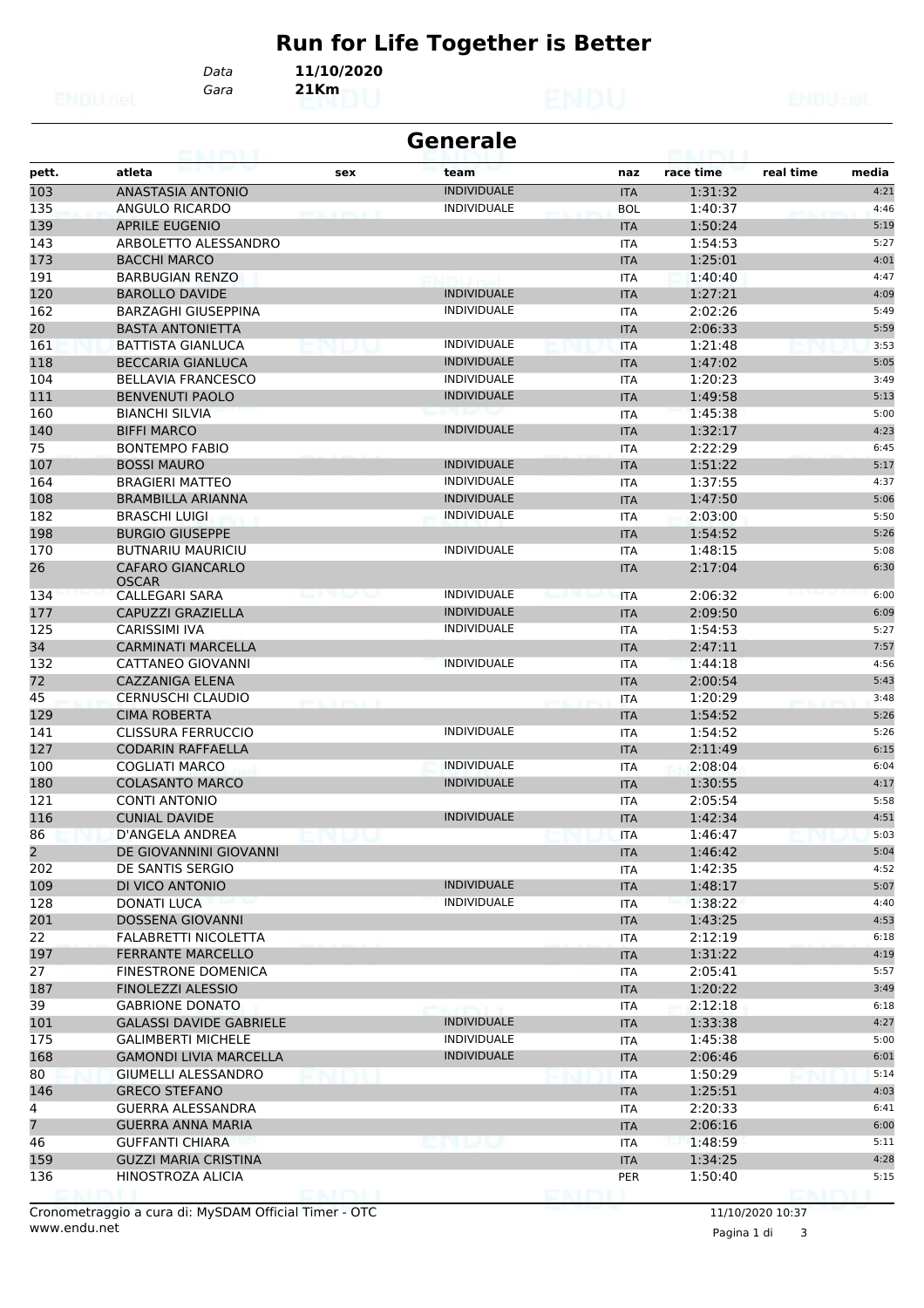| pett.        | atleta                                      | sex | team                        | naz                      | race time          | real time | media        |
|--------------|---------------------------------------------|-----|-----------------------------|--------------------------|--------------------|-----------|--------------|
| 99           | <b>IACONO ANTONIO</b>                       |     | <b>INDIVIDUALE</b>          | <b>ITA</b>               | 1:40:03            |           | 4:46         |
| 179          | <b>IENCO MIRELLA</b>                        |     |                             | ITA                      | 2:06:29            |           | 6:00         |
| 114          | <b>JASONI ALBERTO</b>                       |     | <b>INDIVIDUALE</b>          | <b>ITA</b>               | 1:55:37            |           | 5:29         |
| 142          | JOTAZ ANDREA                                |     | <b>INDIVIDUALE</b>          | <b>ITA</b>               | 1:22:29            |           | 3:54         |
| 68           | KLEPACHEVA ANASTASIJA                       |     |                             | <b>ITA</b>               | 2:24:20            |           | 6:50         |
| 98           | LA DELFA ALFONSO                            |     | <b>INDIVIDUALE</b>          | ITA                      | 1:53:44            |           | 5:23         |
| 192          | <b>LAMURA FIORENZO</b>                      |     | <b>INDIVIDUALE</b>          | <b>ITA</b>               | 1:39:52            |           | 4:43         |
| 165          | <b>LEONI DANIELA</b><br><b>LOCCI MONICA</b> |     |                             | <b>ITA</b>               | 1:28:40<br>2:47:11 |           | 4:12<br>7:55 |
| 8<br>144     | LOMBARDI MATTEO                             |     |                             | <b>ITA</b><br>ITA        | 1:46:25            |           | 5:03         |
| 184          | <b>MAIOCCHI SILVIA</b>                      |     | <b>INDIVIDUALE</b>          | <b>ITA</b>               | 2:00:51            |           | 5:43         |
| 137          | <b>MARAVIGLIA SIMONA</b>                    |     | <b>INDIVIDUALE</b>          | ITA                      | 2:06:29            |           | 6:00         |
| 183          | <b>MARINO MARCO</b>                         |     | <b>INDIVIDUALE</b>          | <b>ITA</b>               | 1:34:38            |           | 4:30         |
| 194          | <b>MAROSSI LEONARDO</b>                     |     |                             | ITA                      | 1:41:04            |           | 4:48         |
| 190          | <b>MASCELLI LUCA</b>                        |     | <b>INDIVIDUALE</b>          | <b>ITA</b>               | 1:33:41            |           | 4:26         |
| 124          | <b>MASCHERONI LOREDANA</b>                  |     | <b>INDIVIDUALE</b>          | <b>ITA</b>               | 1:54:52            |           | 5:27         |
| 169          | <b>MATTACHINI BARBARA</b>                   |     | <b>INDIVIDUALE</b>          | <b>ITA</b>               | 1:50:33            |           | 5:14         |
| 38           | <b>MATTEUCCI ROBERTO</b>                    |     |                             | <b>ITA</b>               | 1:41:43            |           | 4:50         |
| 24           | <b>MAZZOLENI FABIO</b>                      |     |                             | <b>ITA</b>               | 2:12:19            |           | 6:18         |
| 131          | <b>MAZZONE BRIGITTE</b>                     |     | <b>INDIVIDUALE</b>          | <b>ITA</b>               | 2:07:18            |           | 6:02         |
| 133          | <b>MEAZZA EMANUELA</b>                      |     |                             | <b>ITA</b>               | 2:24:15            |           | 6:50         |
| 126          | <b>MEDORO PAOLO</b>                         |     | <b>INDIVIDUALE</b>          | <b>ITA</b>               | 1:54:53            |           | 5:27         |
| 156          | MILANO ORAZIO ANTONIO                       |     |                             | <b>ITA</b>               | 1:45:30            |           | 4:59         |
| 186          | <b>MILO GERARDO</b>                         |     |                             | ITA                      | 1:20:46            |           | 3:50         |
| 174          | <b>MOLINARI DAVIS</b>                       |     |                             | <b>ITA</b>               | 1:36:55            |           | 4:36         |
| 85           | <b>MONGUZZI FABIO</b>                       |     |                             | <b>ITA</b>               | 1:40:16            |           | 4:45         |
| 172          | <b>MORO STEFANO</b>                         |     | <b>INDIVIDUALE</b>          | <b>ITA</b>               | 1:33:57            |           | 4:28         |
| 130          | <b>NEGRI CRISTINA</b>                       |     | <b>INDIVIDUALE</b>          | ITA                      | 1:54:55            |           | 5:27         |
| 150          | <b>NOVELLO MASSIMO</b>                      |     | <b>INDIVIDUALE</b>          | <b>ITA</b>               | 1:28:47            |           | 4:12         |
| 147<br>102   | PACIONE RICCARDO<br><b>PALONI MICAELA</b>   |     |                             | <b>ITA</b>               | 1:44:07<br>1:38:12 |           | 4:55         |
| 21           | PANICI ELISABETTA                           |     | <b>INDIVIDUALE</b>          | <b>ITA</b><br><b>ITA</b> | 2:16:06            |           | 4:39<br>6:26 |
| 43           | PERTUSINI STEFANO                           |     |                             | <b>ITA</b>               | 1:37:28            |           | 4:37         |
| 171          | PEZZOLI MICAELA                             |     | <b>INDIVIDUALE</b>          | ITA                      | 2:07:01            |           | 6:02         |
| 181          | PIALORSI MATTEO                             |     |                             | <b>ITA</b>               | 1:48:17            |           | 5:08         |
| 78           | PIANA ALESSANDRO                            |     |                             | ITA                      | 1:47:09            |           | 5:04         |
| 106          | PIAZZALUNGA DIEGO                           |     | <b>INDIVIDUALE</b>          | <b>ITA</b>               | 1:34:01            |           | 4:28         |
| 6            | PIETROPAOLO DOMENICO                        |     |                             | ITA                      | 1:44:07            |           | 4:56         |
| 71           | PIGOZZI MARTA                               |     |                             | <b>ITA</b>               | 1:49:28            |           | 5:11         |
| 196          | PISATI CLAUDIA                              |     |                             | IIA.                     | 1:58:40            |           | 5:37         |
| 79           | PISU ALESSANDRO                             |     |                             | <b>ITA</b>               | 1:56:00            |           | 5:30         |
| $\mathbf{3}$ | PLENZICK ANGELO                             |     |                             | ITA                      | 2:10:44            |           | 6:12         |
| 53           | <b>POLITI BEATRICE</b>                      |     |                             | <b>ITA</b>               | 2:18:42            |           | 6:34         |
| 52           | POLITI DOMENICO                             |     |                             | <b>ITA</b>               | 2:18:42            |           | 6:34         |
| 189          | PORCHETTI ANNA                              |     |                             | <b>ITA</b>               | 2:26:30            |           | 6:58         |
| 55           | PULZATO VALERIO                             |     |                             | ITA                      | 2:18:04            |           | 6:33         |
| 13           | PUPINO CHIARA LAURA                         |     |                             | <b>ITA</b>               | 2:21:06            |           | 6:42         |
| 157          | PUSTERLA PAOLO                              |     |                             | ITA                      | 1:23:36            |           | 3:58         |
| $\mathbf{1}$ | RAFFAELE ALEXIS                             |     |                             | <b>ITA</b>               | 2:51:20            |           | 8:07         |
| 153          | REDAELLI GIANCARLO                          |     |                             | <b>ITA</b>               | 1:44:52            |           | 4:59         |
| 167          | REDAELLI MATTEO                             |     | <b>INDIVIDUALE</b>          | <b>ITA</b>               | 1:31:07            |           | 4:19         |
| 203          | RIGAMONTI DIEGO                             |     |                             | ITA                      | 1:33:29            |           | 4:25         |
| 58<br>112    | <b>RIOLDI ALBERTO</b>                       |     |                             | <b>ITA</b>               | 1:51:34            |           | 5:18         |
| 200          | ROZZONI GIORGIO<br>SACCHI GIANVINCENZO      |     | <b><i>SALE PRESERVE</i></b> | ITA                      | 1:36:50<br>2:33:48 |           | 4:36<br>7:17 |
| 148          | SALVAGGIO NUNZIO                            |     |                             | <b>ITA</b><br>ITA        | 1:54:31            |           | 5:25         |
| 166          | SASSONE GIAN LUCA                           |     | <b>INDIVIDUALE</b>          | <b>ITA</b>               | 1:49:16            |           | 5:11         |
| 11           | SBRUZZI ALESSANDRO                          |     |                             | <b>ITA</b>               | 2:11:01            |           | 6:13         |
| 33           | <b>SCARPA EMANUELA</b>                      |     |                             | <b>ITA</b>               | 2:24:37            |           | 6:52         |
| 138          | <b>SCIMONE MARIO</b>                        |     | <b>INDIVIDUALE</b>          | ITA                      | 1:30:14            |           | 4:17         |
| 115          | SCOGNAVILLA MAURO                           |     |                             | <b>ITA</b>               | 1:32:35            |           | 4:23         |
| 123          | <b>SCOVINO WILLIAM</b>                      |     | <b>INDIVIDUALE</b>          | ITA                      | 1:41:17            |           | 4:48         |
| 96           | <b>SEMPRINI STEFANO</b>                     |     | <b>INDIVIDUALE</b>          | <b>ITA</b>               | 2:16:17            |           | 6:28         |
| 117          | SGOBBI MARGHERITA                           |     |                             | ITA                      | 2:03:20            |           | 5:51         |
|              |                                             |     |                             |                          |                    |           |              |

www.endu.net Cronometraggio a cura di: MySDAM Official Timer - OTC 11/10/2020 10:37

Pagina 2 di 3